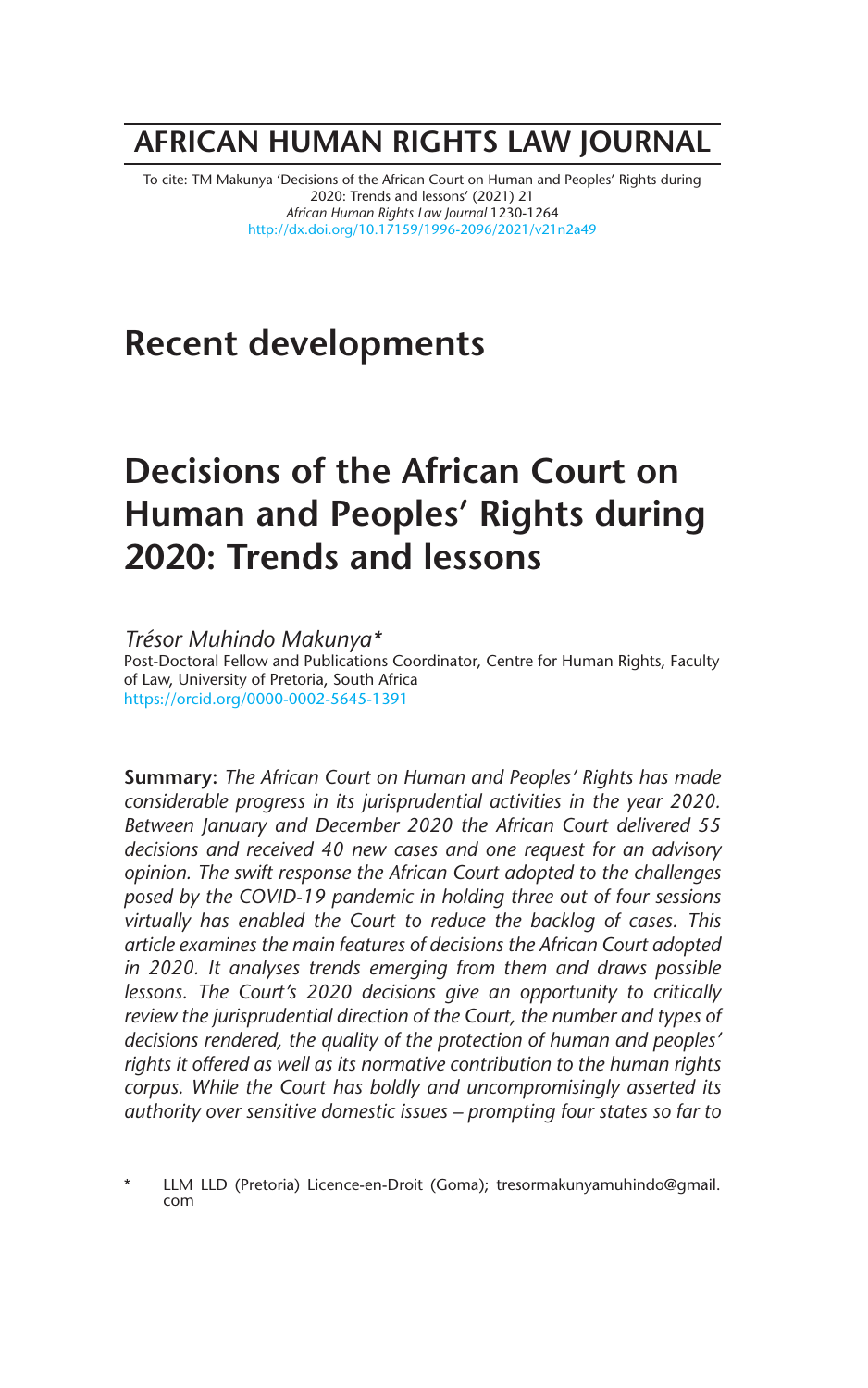*withdraw their declarations allowing individuals and non-governmental organisations to approach it directly – the Court's 2020 decisions persuasively demonstrate that it has not shied away from its mandate to hold states and their organs to the obligations to which they have committed under international human rights law.*

**Key words:** *African Court on Human and Peoples' Rights; fair trial; provisional measures; judgment in default; separate opinion; Rules of the Court; Court Protocol; article 34(6) declaration; African Commission*

## **1 Introduction**

The African Court on Human and Peoples' Rights (African Court) held four sessions in the year 2020 and adopted 55 decisions. The Court delivered 24 judgments on jurisdiction, admissibility, review, merits and reparations; 19 rulings on provisional measures; one advisory opinion; five orders for reopening pleadings; two orders on striking out applications; two orders on request for intervention; and one order for joinder.<sup>1</sup> The number of decisions the Court adopted in 2020 is slightly higher than what was obtained in 2019 during the four ordinary sessions and one extraordinary session.<sup>2</sup> Due to the unforeseen outbreak of the COVID-19 pandemic, the Court organised three virtual sessions which enhanced its ability to swiftly perform its judicial functions and reduce the backlog of cases. Indeed, 80 per cent of the 2020 decisions were delivered during these virtual sessions. The Court received 40 new contentious cases and one request for an advisory opinion.<sup>3</sup>

This article examines the main features of decisions the African Court adopted in 2020. It analyses trends emerging from them

<sup>1</sup> Activity Report of the African Court on Human and Peoples' Rights (1 January-31 December 2020) para 13. The Court's Activity Report contains a number of discrepancies. Eg, judgments on jurisdiction, admissibility, review, merits and reparations are 24 on the Court website and not 20 as indicated in the report. There was one advisory opinion delivered in 2020 and not two as indicated in the report. The table in the report indicates 19 rulings on provisional measures but the summary of the report indicates 22. A close review of what appears on the African Court website reveals that the African Court delivered more than 55 decisions in 2020. The following decisions do not appear in the Court's Activity Report: *Christopher Jonas v Tanzania* (Reparations) Appl 11/2015 (25 September 2020); *Babarou Boucoum v Mali* (Provisional Measures) Appl 23/2020 (23 October 2020); and *Ghati Mwita v Tanzania* (Provisional Measures)

Appl 12/2019 (9 April 2020). 2 Activity Report (n 1) para 12. These decisions are available in the *African Court Law Report* Volume 4 (2019).

<sup>3</sup> Activity Report (n 1) para 10. However, statistics on the African Court website indicate that the Court received 48 new cases in 2020. By December 2020 the Court has received a total of 300 cases since its operationalisation.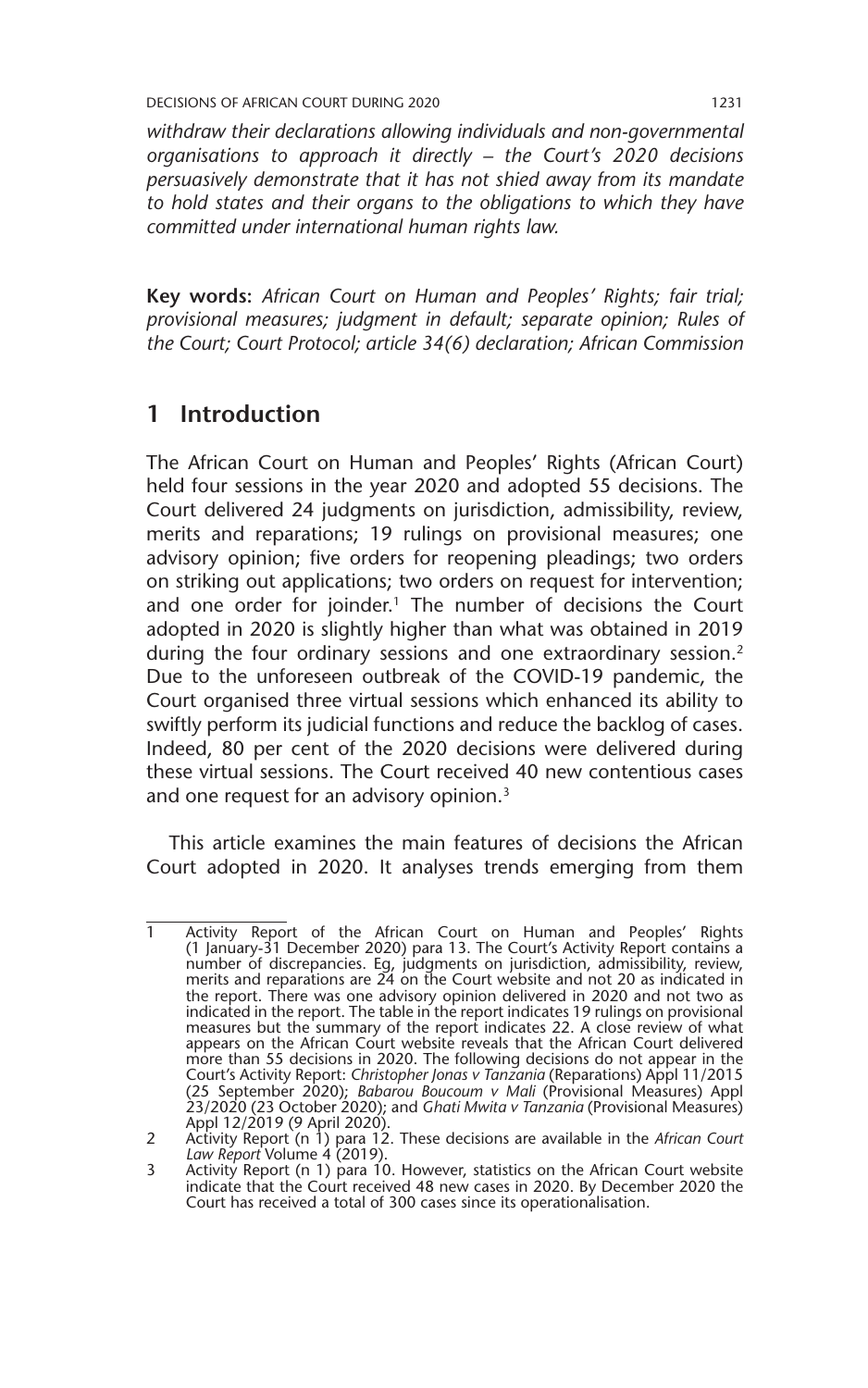and draws possible lessons. The article dissects the peculiarity of cases brought before and decided by the Court, the singularity of the Court's approach, and its position on major human rights and democracy questions that frequently arise in African countries.<sup>4</sup> Examining the 2020 decisions of the Court offers an opportunity to appraise the level of engagement the Court had with countries that withdrew their declarations made pursuant to article 34(6) of the Protocol to the African Charter on Human and Peoples' Rights on the Establishment of an African Court on Human and Peoples' Rights (African Court Protocol) (article 34(6) declaration) during proceedings against them. Overall, cases against countries that have withdrawn article 34(6) declarations make up 76,8 per cent of cases submitted to the Court.<sup>5</sup> The Court has generally held that the withdrawal of the article 34(6) declaration must take effect after one year.<sup>6</sup> However, this position could not quarantee that states would continue to participate in proceedings after they had withdrawn their declaration. Besides, the obligation to participate in such proceedings after withdrawal is not explicitly imposed on states by the treaty (African Court Protocol) that they have ratified. The risk of states not participating thus was greater.

Furthermore, the Court in 2020 adopted new Rules of Procedure (Rules of the Court) which had the potential to affect cases already submitted or pending before the Court. While the Rules of the Court safeguard the rights of individuals whose applications were filed before its entry into force, $7$  it is only by looking at how the Court has applied the new Rules in concrete cases that one can understand their effects.8 Lastly, two states applied in 2020 to intervene in

<sup>4</sup> See generally SB Traoré & PA-A Leta 'La marge nationale d'appréciation dans la jurisprudence de la Cour africaine des droits de l'homme et des peuples: Entre effleurements et remise en cause' (2021) 31 *Revue suisse de droit international et droit européen* 438-444; AK Abebe 'Taming regressive constitutional amendments: The African Court as a continental (super) Constitutional Court' (2019) 17 *International Journal of Constitutional Law* 106–112; TG Dally & M Wiebusch 'The African Court on Human and Peoples' Rights: Mapping resistance against a young court' (2018) 14 *International Journal of Law in Context* 294-313; T Ondo 'La jurisprudence de la Cour africaine des droits de l'homme et des peuples: Entre particularisme et universalité' (2017) 1 *Annuaire africain des droits de l'homme* 244-262.

<sup>5</sup> Rwanda, Tanzania, Côte d'Ivoire and Benin. See African Court statistics, https:// www.african-court.org/cpmt/statistic (accessed 8 September 2021).

<sup>6</sup> *Ingabire Victoire Umuhoza v Rwanda* (Jurisdiction) (2016) 1 AfCLR 562 paras 67-68. See MG Nyarko & AO Jegede 'Human rights developments in the African Union during 2016' (2017) 17 *African Human Rights Law Journal* 307-308. By contrast, art 127(1) of the Rome Statute of the International Criminal Court enables states to withdraw from the Statute and the withdrawal takes effect after one year.

<sup>7 2020</sup> Rules of the Court Rule 93.<br>8 In 2020 some cases were decid

In 2020 some cases were decided and delivered based on the 2010 Rules of Procedure while others were adjudicated based on the 2020 Rules of Procedure. The first category of cases were delivered during the 56th and 57th ordinary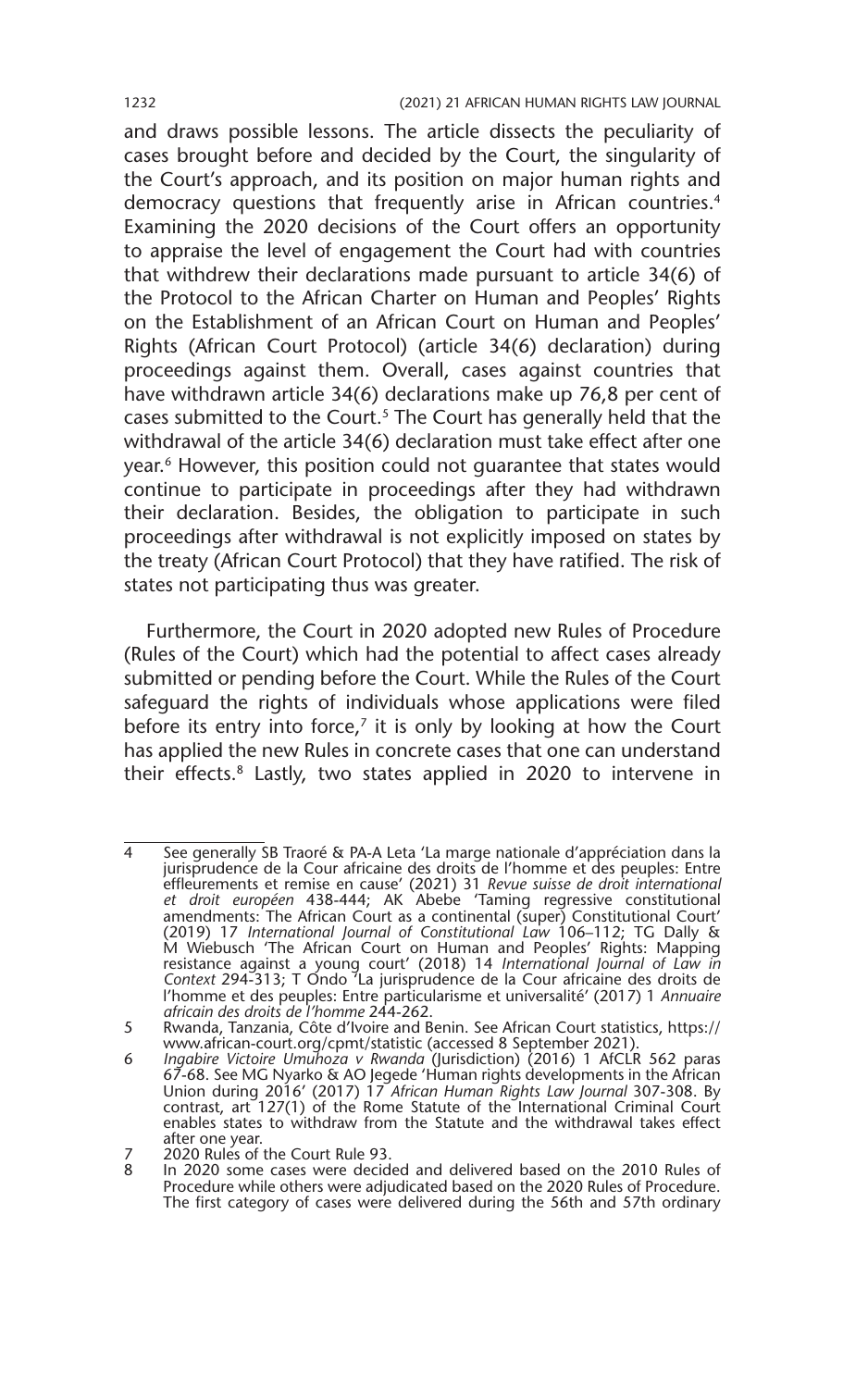proceedings pending before the Court. As the second intervention of states before the Court in contentious matters,<sup>9</sup> these applications and the Court order enable us to review the nature of interest states are likely to defend before the African Court and the types of states that can apply for intervention. Indeed, decisions of the Court have an impact beyond parties to the dispute and may influence future cases. For this reason, broad participation should be welcomed and encouraged to help the Court develop human rights solutions and principles grounded in the experience of individuals and the practice of African states.

The second part of this article reviews the trends in the African Court's 2020 jurisprudence by examining the nature of applicants and respondents, the variety of findings of the Court, judges' voting pattern, the duration of proceedings, issues arising from reparation and peculiarities of orders for provisional measures. The third part analyses the main features of the 2020 jurisprudence both at the procedural and substantive levels. Procedurally, the article discusses issues arising from default judgments, the applications by states to intervene in proceedings pending before the Court and the standards the Court used when assessing the compliance of applications with the requirement for submissions within a reasonable time. Substantively, the article notes how the Court has either clarified or failed to clarify the normative content of certain rights and principles to strengthen the protection of fundamental rights.

## **2 Trends in the African Court's 2020 jurisprudence**

## **2.1 Nature of applicants and respondents**

The 54 decisions in contentious matters were adopted by the Court in litigation involving Benin, Burkina Faso, Côte d'Ivoire, Ghana, Malawi, Rwanda, Tanzania and Tunisia.<sup>10</sup> All these countries have before been involved in litigation before the Court; 156 applications have been lodged against Tanzania since the inception of the Court, 48,2 per cent of the total applications received by the Court. Tanzania

sessions (22 decisions) and the second were delivered during the 58th and 59th ordinary sessions (33 decisions).

<sup>9</sup> The first was by Côte d'Ivoire in *Guehi v Tanzania* (Merits and Reparations) (2018) 2 AfCLR 477 para 12. See also *African Commission on Human and Peoples'*<br>*Rights v Kenya (*Intervention) (2019) 3 AfCLR 411 and *African Commission on*<br>Human and Peoples' Rights v Kenya (Intervention) (2019) 3 AfCLR

<sup>10</sup> In *Bernard Anbataayela Mornah v Benin & 7 Others* Tunisia was accused jointly with seven other states (Benin, Burkina Faso, Côte d'Ivoire, Ghana, Mali, Malawi and Tanzania) that, as of 2018, have made the art 34(6) declaration.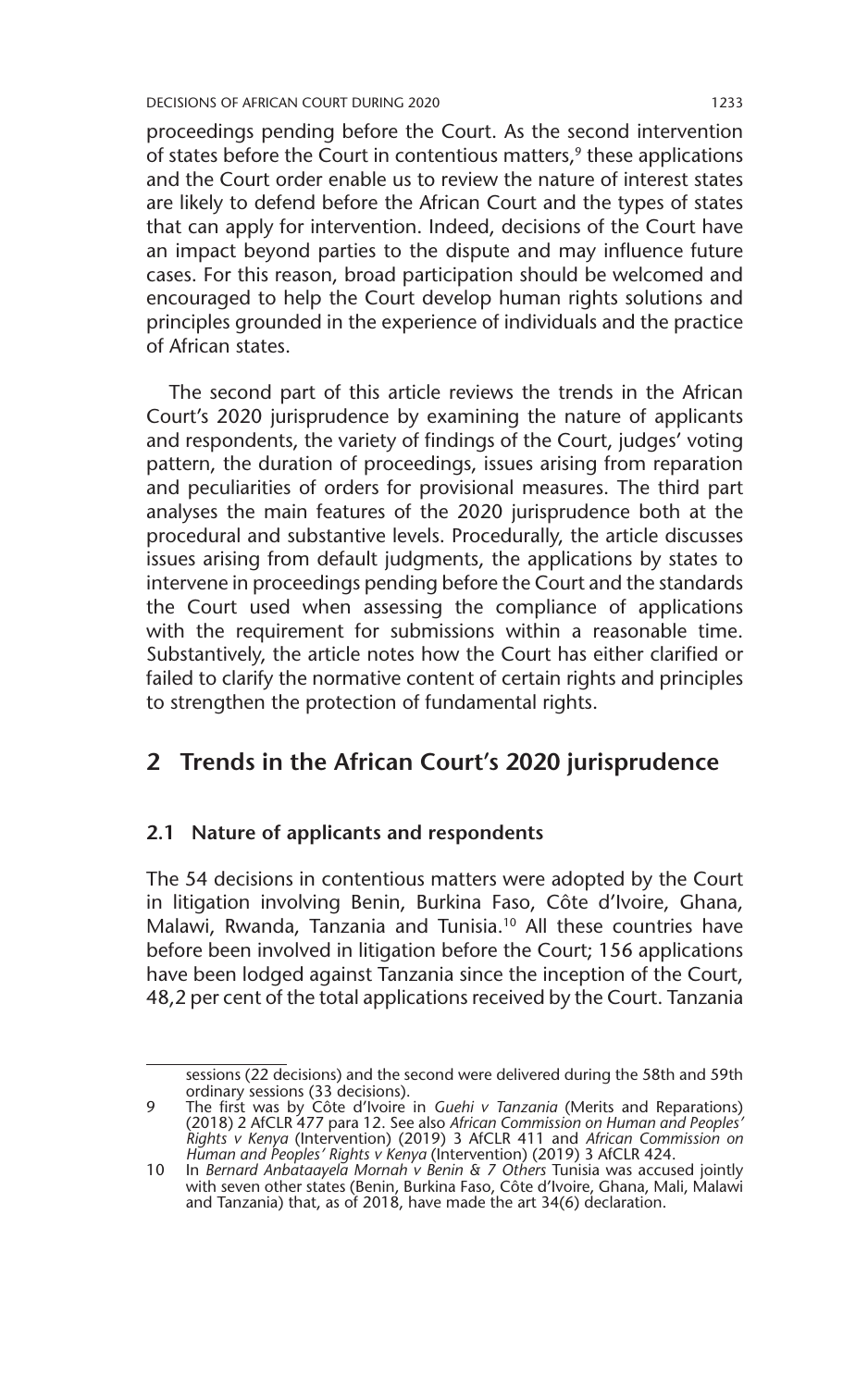is followed by Benin (43), Côte d'Ivoire (38), Mali (29), Rwanda  $(16)$  and Tunisia (nine).<sup>11</sup> More than half of the 2020 decisions concern cases filed against Tanzania  $(17 \text{ decisions})^{12}$  and Benin (16 decisions),<sup>13</sup> followed by Côte d'Ivoire<sup>14</sup> and Rwanda<sup>15</sup> with five cases each. Four decisions involve Mali<sup>16</sup> while one decision each concerns Burkina Faso,<sup>17</sup> Ghana<sup>18</sup> and Malawi.<sup>19</sup> Two applications against The Gambia were struck out by the registry of the Court on procedural grounds.20 Two decisions were adopted in a case

- 12 *Nguza Vicking (Alias Babu Seya) and Johnson Nguza v Tanzania* (re-opening of pleadings) Appl 6/2015; *Nguza Vicking (Alias Babu Seya) and Johnson Nguza v Tanzania* (Reparations) Appl 6/2015; *Andrew Ambrose Cheusi v Tanzania*  (Merits and Reparations) Appl 4/2015; *Kalebi Elisamehe v Tanzania* (Merits and Reparations) Appl 28/2015; *Ramadhani Issa Malengo v Tanzania* (Review) Appl 1/2019; *Jebra Kambole v Tanzania* (Merits and Reparations) Appl 18/2018; *Thobias Mang'ara & Another v Tanzania* (Re-opening of Pleadings) Appl 5/2015; *Anudo Ochieng Anudo v Tanzania* (Re-opening of Pleadings) Appl 12/2015; *James Wanjara & Others v Tanzania* (Merits and Reparations) Appl 35/2015; *Hamad Mohamed Lyambaka* (Admissibility) Appl 10/2016; *Job Mlama & Others v Tanzania* (Merits) Appl 19-2016; *Chananja Luchagula v Tanzania* (Merits) Appl 39/2016; *Benedicto Mallya* (Striking out Application) Appl 18/2015; *Abdallah Ally Kulukuni v Tanzania* (Striking out Application) Appl 7/2018; *John Lazaro v Tanzania* (Reopening of Pleadings) Appl 3/2016; *Masudi Said Selemani v Tanzania*  (Re-opening of Pleadings) Appl 42/2019; and *Legal and Human Rights Centre and Tanganyika Law Society v Tanzania* (Provisional Measures) Appl 36/2020.
- 13 *Ghaby Kodeih v Benin* (Provisional Measures) Appl 6/2020; *Ghaby Kodeih and Naby Kodeih v Benin* (Provisional Measures) Appl 8/2020; *Sébastien Germain Marie Aïkoué Ajavon v Benin* (Provisional Measures) Appl 62/2019; *Komi Koutché v Benin* (Provisional Measures) Appl 13/2020; *Houngoue Eric Noudehouenou v Benin* (Provisional Measures) Appl 3/2020; *Houngoue Eric Noudehouenou v Benin*  (Provisional Measures) Appl 4/2020; *Houngoue Eric Noudehouenou v Benin*  (Provisional Measures 2) Appl 3/2020; *Glory Cyriaque Houssou & Another v Benin*  (Provisional Measures) Appl 16/2020; *Conaide Togia Latondji Akouedenoudje v Benin* (Provisional Measures) Appl 24/2020; *Sébastien Germain Marie Aïkoué Ajavon v Benin* (Provisional Measures) Appl 27/2020; *Houngoue Eric Noudehouenou v Benin* (Provisional Measures) Appl 28/2020; *Houngoue Eric Noudehouenou v Benin* (Provisional Measures) Appl 32/2020; *XYZ v Benin* (Merits and Reparations) Appl 59/2019; *XYZ v Benin* (Merits and Reparations) Appl 10/2020; *Sébastien Germain Marie Aïkoué Ajavon v Benin* (Merits and Reparations) Appl 62/2019; and *Houngoue Eric Noudehouenou v Benin* (Merits and Reparations) Appl 3/2020.
- 14 *Guillaume Soro & Others v Côte d'Ivoire* (Provisional Measures) Appl 12/2020; Konaté Kalilou and Doumbia Ibrahim v Côte d'Ivoire (Provisional Measures) Appl 36/2019 and 37/2019; *Suy Bi Gohore Emile & 8 Others v Côte d'Ivoire* (Merits and Reparations) Appl 44/2019; and *Laurent Gbagbo v Côte d'Ivoire* (Provisional Measures) Appl 25/2020.
- 15 *Mulindahabi Fidèle v Rwanda* (Merits and Reparations) Appl 4/2017; *Mulindahabi Fidèle v Rwanda* (Admissibility) Appl 5/2017; *Mulindahabi Fidèle v Rwanda*  (Admissibility) Appl 10/2017; *Mulindahabi Fidèle v Rwanda* (Admissibility) Appl 11/2017; *Léon Mugesera v Rwanda* (Merits and Reparations) Appl 12/2017.
- 16 *Boubacar Sissoko & 74 Others v Mali* (Merits and Reparations) Appl 37/2017; *Yacouba Traoré* (Admissibility) Appl 10/2018; *Babarou Bocoum v Mali* (Provisional Measures) Appl 23/2020; and *Collectif des anciens travailleurs de la Semico Tabakoto v Mali* (Admissibility) Appl 9/2018.
- 17 *Harouna Dicko & Others v Burkina Faso* (Provisional Measures) Appl 37/2020.
- 
- 
- 18 Akwasi Boateng & 351 Others v Ghana (Jurisdiction) Appl 59/2016.<br>19 Charles Kojoloweka v Malawi (Provisional Measures) Appl 55/2019.<br>20 Muhammed Bassirou Secka & 2 Others v The Gambia (Striking out of Applic Appl 1/2020; and *Emil Touray & 6 Others v The Gambia* (Striking out of Application) Appl 2/2020. These cases are not included in the 2020 Court Activity Report. They are not part of the 55 decisions.

<sup>11</sup> African Court statistics, https://www.african-court.org/cpmt/statistic (accessed 8 September 2021).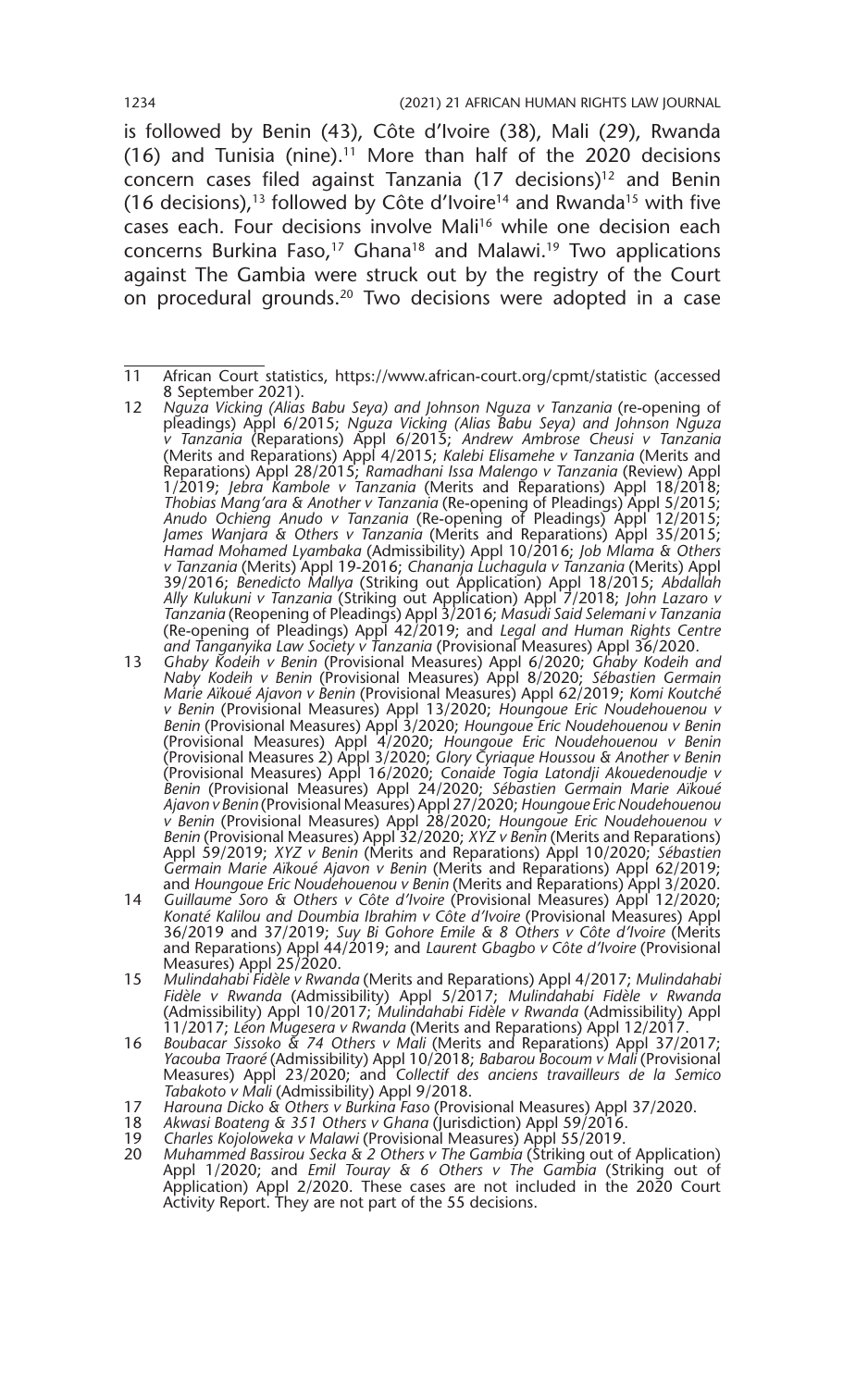implicating eight countries<sup>21</sup> and two others in a case involving four countries.22

It is evident that the 2020 decisions were adopted in applications concerning states that have made the article 34(6) declaration.23 Direct access remains the principal routes through which contentious cases have been brought before the African Court. It has been suggested several times, but the argument bears repeating, that African states are reluctant to challenge one another before regional human rights bodies.<sup>24</sup> If the haemorrhagic trend for states to withdraw their article 34(6) declarations continues, it is more likely that individuals will not have the opportunity to effectively engage the Court and that the ability of the latter to serve as a regional arbitrator of human rights violations will be significantly undermined. In 2020 two states withdrew their declarations, but this did not stop the Court from hearing cases lodged against them before the withdrawal took effect.<sup>25</sup> Benin, Côte d'Ivoire and Tanzania continued to engage with the Court regarding cases against them. They submitted arguments on admissibility, jurisdiction, merits and, sometimes, reparation. As discussed in part 3.1.1 below, the position Rwanda adopted was different.

Geographically, 49 per cent of the 2020 decisions were delivered in litigations involving West African states. In fact, before Rwanda, Tanzania, Benin and Côte d'Ivoire withdrew their article 34(6) declarations, 60 per cent of countries that made the declaration were from West Africa. With the ratification of the African Court Protocol and the making of the declaration by Guinea Bissau in November 2021 and by Niger (in late October 2021), West African states make up 75 per cent of states against which the Court can be approached directly.<sup>26</sup> Petitioners alleging human rights violations against these

<sup>21</sup> *Sahrawi Arab Democratic in Application 028/2018 v Benin & 7 Other States*  (Intervention) Appl 1/2020; and *Republic of Mauritius in Application 028/2018 v Benin & 7 Other States* (Intervention) Appl 2/2020.

<sup>22</sup> *Elie Sandwidi and Mouvement Burkinabè des droits de l'homme et des peuples v Burkina Faso & 3 Others* (Provisional Measures) Appl 14/2020 and 17/2020; and *Elie Sandwidi and Mouvement Burkinabè des droits de l'homme et des peuples v Burkina Faso & 3 Others* (Joinder of Cases) Appl 14/2020 and 17/2020.

<sup>23</sup> See generally F Viljoen 'Understanding and overcoming challenges in accessing the African Court on Human and Peoples' Rights' (2018) 67 *International and Comparative Law Quarterly* 65.

<sup>24</sup> F Viljoen 'A procedure likely to remain rare in the African system: An introduction to the inter-state communications under the African human rights system' 27 April 2021 *Völkerrechtsblog*, https://voelkerrechtsblog.org/a-procedure-likely-

to-remain-rare-in-the-african-system/ (accessed 26 November 2021). 25 Rwanda, Tanzania, Côte d'Ivoire and Benin; SH Adjolohoun 'A crisis of design and judicial practice? Curbing state disengagement from the African Court on Human and Peoples' Rights' (2020) 20 *African Human Rights Law Journal* 5.

<sup>26</sup> 'The Republic of Guinea Bissau becomes the eighth country to deposit a declaration under article 34(6) of the Protocol establishing the Court'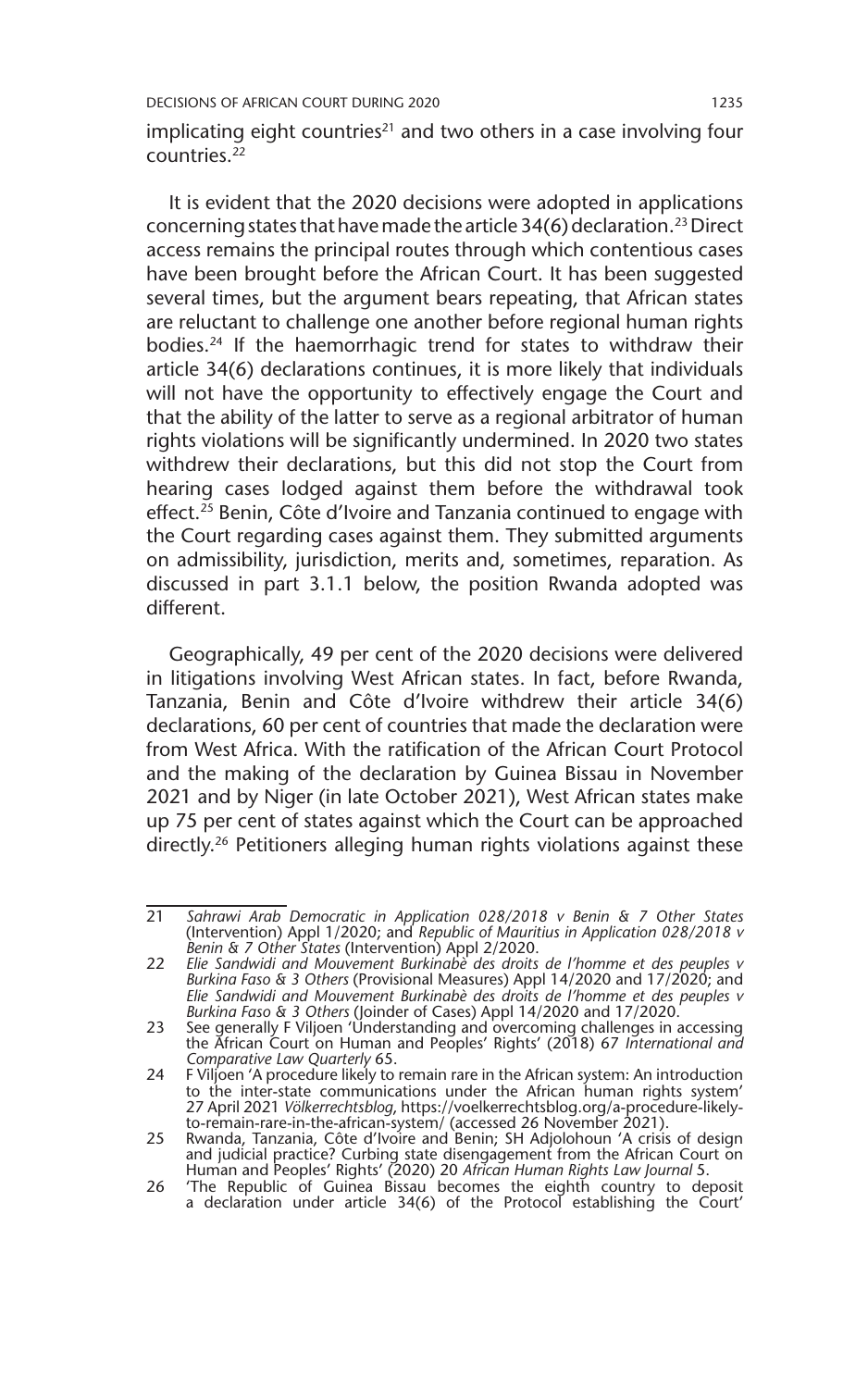West African states now have an additional avenue to hold their states to their human rights obligations since they can still approach – and most have not shied away from doing so – the Economic Community of West African States (ECOWAS) Court of Justice that equally adjudicates violations of the African Charter on Human and Peoples' Rights (African Charter). The work of the African Court, nonetheless, will have more impact if many non-West African states<sup>27</sup> equally make the declaration 34(6) to allow individuals – who cannot otherwise bring a case to a regional human rights body that issues binding decisions – to bring their grievances to a regional court.

Be that as it may, applicants in the 2020 decisions were mainly individuals. However, three cases were brought directly by non-governmental organisations (NGOs) – two in contentious procedures<sup>28</sup> and one as a request for advisory opinion.<sup>29</sup> Two states also requested to intervene in proceedings pending before the Court making these applications the second requests after the Côte d'Ivoire intervention in *Guehi v Tanzania*. 30 In general, individuals have brought before the Court a total of 299 applications while NGOs have submitted 21 cases.<sup>31</sup> A paltry three cases have so far been referred to the Court by the African Commission on Human and Peoples' Rights (African Commission).<sup>32</sup> No case decided by the African Court in 2020 emanated from the African Commission.

<sup>3</sup> November 2021, https://www.african-court.org/wpafc/the-republic-ofguinea-bissau-becomes-the-eighth-country-to-deposit-a-declaration-underarticle-346-of-the-protocol-establishing-the-court/ (accessed 23 November 2021).

<sup>27</sup> Out of 32 states that have ratified the African Court Protocol, 21 are non-West African. Among these, individuals can only directly petition the Court against Malawi and Tunisia. They are bereft of direct access to regional human rights courts against 19 countries.

<sup>28</sup> *Legal and Human Rights Centre and Tanganyika Law Society v Tanzania* (Provisional Measures) Appl 36/2020; and *Mouvement Burkinabè des droits de l'homme et des peuples (MBDHP) v Burkina Faso & 3 Others* Appl 17/2020. This latter case was joined with Application 14/2020. They are referred to as *Elie Sandwidi and Mouvement Burkinabè des droits de l'homme et des peuples v Burkina Faso & 3 Others* (Provisional Measures) Appl 14/2020 and 17/2020.

<sup>29</sup> *Request for Advisory Opinion by the Pan-African Lawyers Union (PALU) on the Compatibility of Vagrancy Laws with the African Charter on Human and Peoples' Rights and other Human Rights Instruments Applicable in Africa* (Advisory Opinion) Appl 1/2018.

<sup>30</sup> (Merits and Reparations) (2018) 2 AfCLR 477. See also *African Commission on Human and Peoples' Rights v Kenya* (Intervention) (2019) 3 AfCLR 411; and *African Commission on Human and Peoples' Rights v Kenya* (Intervention) (2019) 3 AfCLR 424.

<sup>31</sup> African Court statistics, https://www.african-court.org/cpmt/statistic (accessed 8 September 2021).

<sup>32</sup> *African Commission on Human and Peoples' Rights v Libya* (Merits) (2016) 1 AfCLR 153; *African Commission on Human and Peoples' Rights v Kenya* (Merits)<br>(2017) 2 AfCLR 9; and *African Commission on Human and Peoples' Rights v Libya*<br>(Provisional Measures) (2011) 1 AfCLR 17 which was struck out by 'as it had not received the submission it had requested from the Applicant, the African Commission on Human and Peoples' Rights'. See *African Commission on Human and Peoples' Rights v Libya* (Order) (2013) 1 AfCLR 21.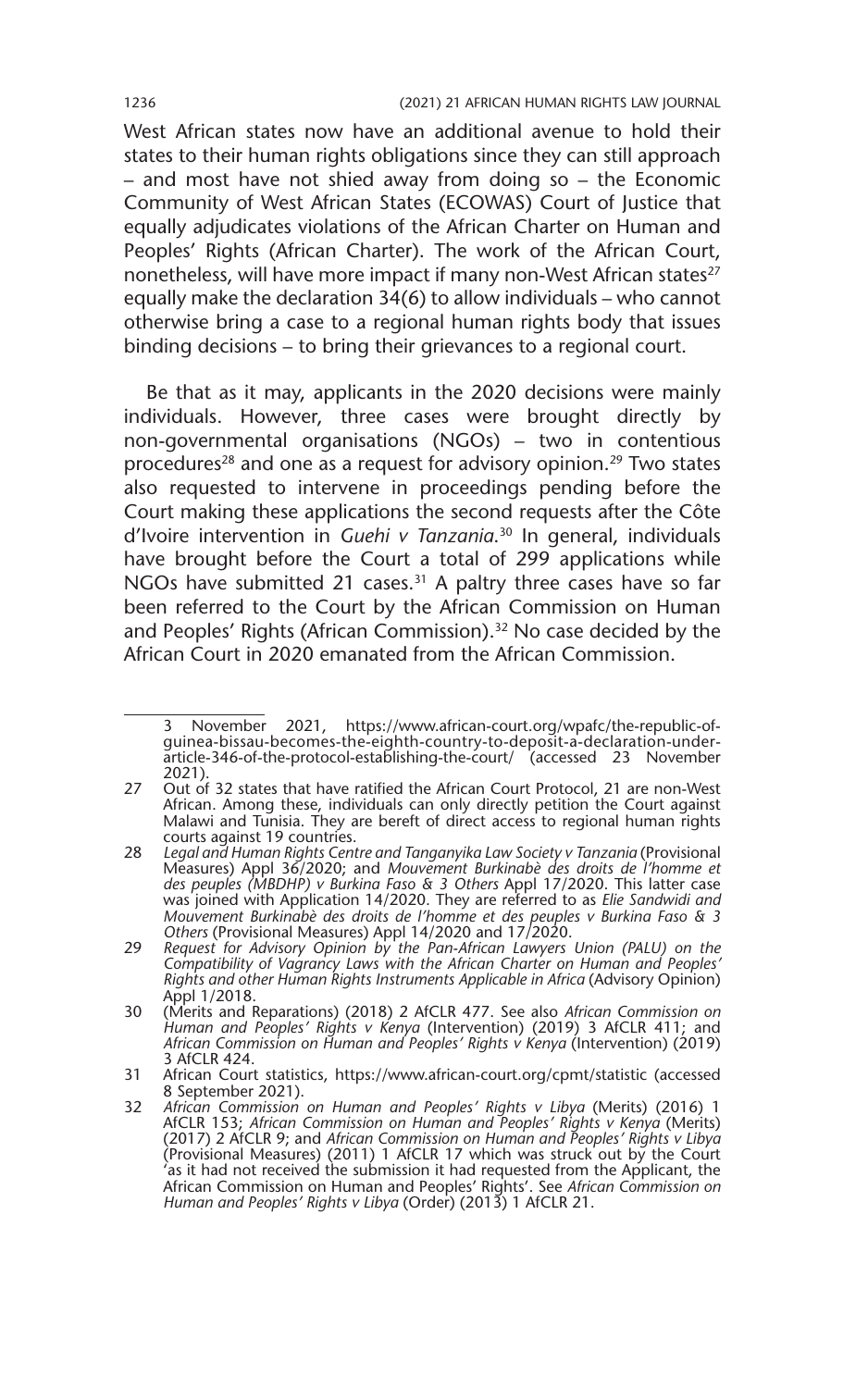There was no *amicus curiae* participation in contentious cases dealt with by the Court in 2020. *Amicus* participation in contentious proceedings before the Court, in general, has not attracted much attention.33 Nevertheless, NGOs have participated as *amici* in several requests for advisory opinion.34 Six NGOs submitted their *amicus* briefs in the *Request for Advisory Opinion by the Pan-African Lawyers Union (PALU) on the Compatibility of Vagrancy Laws with the African Charter on Human and Peoples' Rights and Other Human Rights Instruments Applicable in Africa* (*Vagrancy* Opinion)35 delivered in December 2020. As advisory opinions clarify the meaning of human rights standards in non-contentious matters, the relevance of the participation of NGOs working daily on an array of human rights issues in Africa cannot be overemphasised. In the *Vagrancy* Opinion the Court approached NGOs to submit their *amicus* briefs on its own motion. States have not always been enthusiastic about submitting their briefs in advisory proceedings. Only Burkina Faso made its submissions in the *Vagrancy* Opinion.36 The authoritative interpretation of human rights instruments the Court provides can impact the way states implement their human rights treaty obligations. Broader participation of NGOs, and particularly states, may thus be key in ensuring legitimacy of the interpretation provided. It can dispel some of the beliefs that many African Union (AU) member states may hold that AU human rights

- 34 See generally TM Makunya & SZ Bitagirwa 'La compétence consultative de la Cour africaine des droits de l'homme et des peuples: Entre restrictions organiques et limitations matérielles' in EB Bope & M Mubiala (eds) *La République démocratique du Congo et le système africain de protection des droits de l'homme* (2021) 87; MS Sangbana 'Les organisations non gouvernementales dans le système africain des droits de l'homme: Essai de systématisation du rôle des ONG dans le contentieux régional des droits de l'homme en Afrique' (2022) 5 *Annuaire africain des droits de l'homme* (forthcoming)*.*
- 35 *Vagrancy Opinion* (n 29) para 12.
- 36 In the *Request for Advisory Opinion by Rencontre Africain pour la défense des droits de l'homme* (2017) only Kenya submitted its observations (para 18) while no state submitted observations in the *Request for Advisory Opinion by the Centre for Human Rights of the University of Pretoria & 4 Others* (2017) and the *Request for Advisory Opinion by l'Association africaine de défense des droits de l'homme* (2017). Two states submitted their observations to the Court in the *Request*  for Advisory Opinion by the Centre for Human Rights of the University of Pretoria<br>and the Coalition of African Lesbians (2017) (para 15). In the Request for Advisory<br>Opinion by the African Committee of Experts on the Right (2014) the Court received comments from three states (para 26) while six states submitted their observations (para 24) in the *Request for Advisory Opinion by Socio-Economic Rights and Accountability Project (SERAP)* (2017).

<sup>33</sup> See, however, Prof Christof Heyns (University of Pretoria) and Prof Sandra Babcock (Cornell University) admission as *amici curiae* in *Guehi v Tanzania* para 14; Centre for Human Rights, *Comité Pour la Protection des Journalistes*, Media Institute of Southern Africa, Pan African Human Rights Defenders Network, Pan African Lawyers' Union, Pen International and National Pen Centres (Pen Malawi, Pen Algeria, Pen Nigeria, Pen Sierra Leone and Pen South Africa), Southern Africa Litigation Centre and World Association of Newspapers and News Publishers in *Lohé Issa Konaté v Burkina Faso* (merits) (2014) 1 AfCLR 314, para 20; paras 141-144 as well as the National Commission for the Fight Against Genocide in *Ingabire Victoire Umuhoza v Rwanda* (procedure) (2016) 1 AfCLR 553, paras 38-39.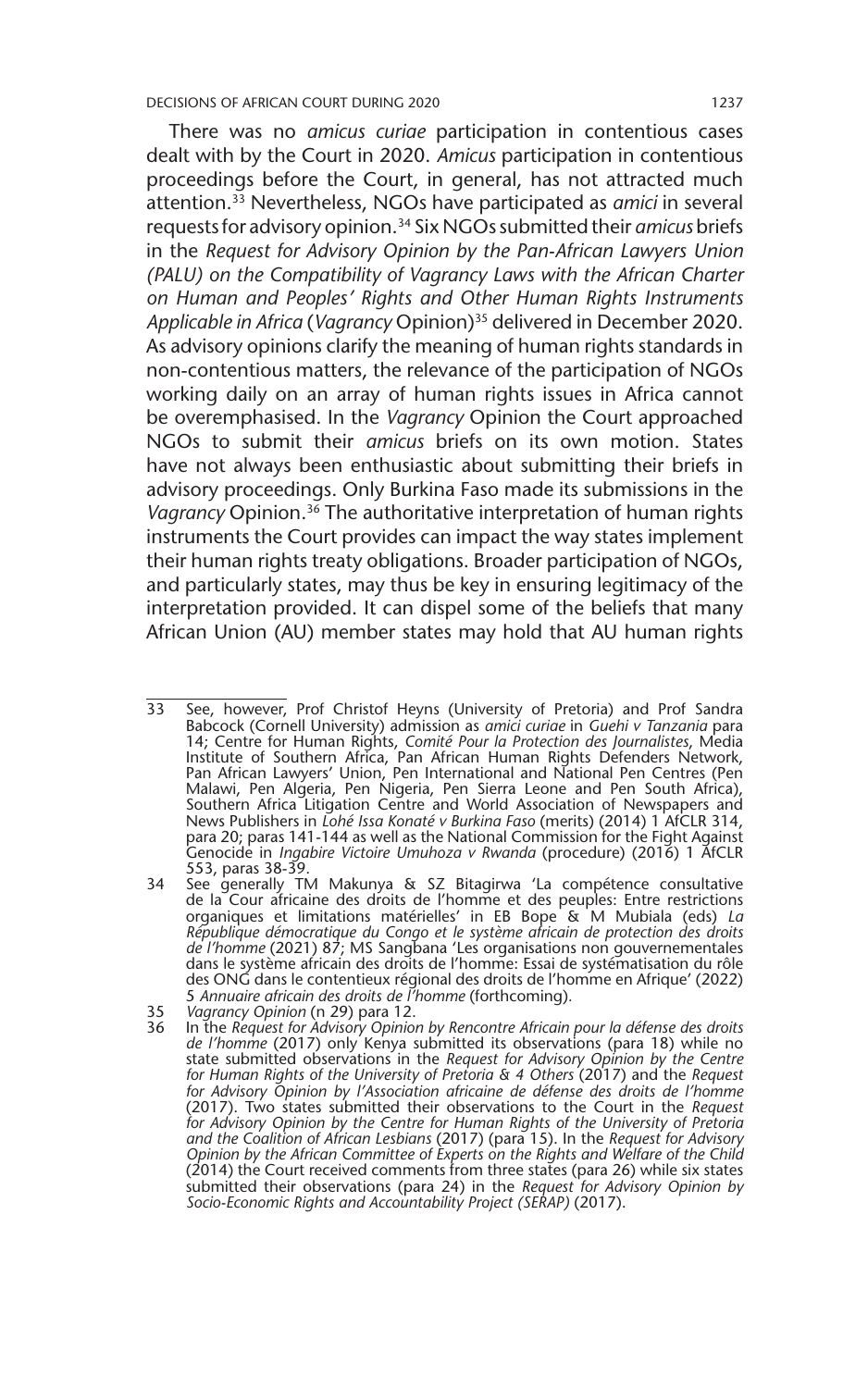bodies, in general, simply are being used by NGOs, especially those based outside Africa, to advance their own agendas.<sup>37</sup>

## **2.2 Findings of the Court**

The findings of the Court were diverse. One out of the four cases filed by Mulindahabi Fidèle against Rwanda (*Mulindahabi* cases) was declared admissible.38 However, the Court concluded that there was no violation to be found.39 The same occurred in *Boubacar Sissoko v Mali* where the Court found no violation.40 In *Léon Mugesera v Rwanda* (*Mugesera* case) the Court established three violations out of six allegations of violations made by the complainant, while in *Suy Bi Gohore & Others v Côte d'Ivoire* (*Suy Bi Gohore* case), the Court decided that Côte d'Ivoire had violated five rights. In the same vein, cases against Tanzania alleging the violation of fair trial rights, as detailed in the following lines, were not always successful. In *Andrew Ambrose Cheusi v Tanzania* (*Cheusi* case) the applicant alleged that the state had violated his right to equality and equal protection and that he had been subjected to cruel, inhuman and degrading treatment. He also alleged that his right to fair trial was violated since he was not able to challenge evidence and that his alibi was not considered. He subsequently indicated that his rights to legal assistance and to be tried within a reasonable time had been violated by Tanzania. The Court found a violation of the latter two rights. In *Kalebi Elisamehe v Tanzania* (*Elisamehe* case) the applicant invoked six violations related to his trial including the violation of his right to defence and of the right to be heard, his right to be tried within a reasonable time and his right to legal assistance. Only the latter was found to have been violated. In *James Wanjara & 4 Others v Tanzania* (*Wanjara* case) the Court found a violation of the right to legal assistance. In most cases brought before the Court by Tanzanian prisoners, the right to legal assistance was generally found to have been violated.<sup>41</sup> These cases against Tanzania and the findings of the Court demonstrate a continuous role played by the African Court in 'humanising' criminal law and procedures.

<sup>37</sup> TA Zewudie 'Human rights in the African Union decision-making processes: An empirical analysis of states' reaction to the Activity Reports of the African Commission on Human and Peoples' Rights' (2018) 2 *African Human Rights Yearbook* 318.

<sup>38</sup> *Mulindahabi Fidèle v Rwanda* (Merits and Reparations) Appl 4/2017.

<sup>39</sup> Para 115.

<sup>40</sup> Para 140.<br>41 Andrew A

<sup>41</sup> *Andrew Ambrose Cheusi v Tanzania* para 184(viii); *Kalebi Elisamehe v Tanzania* para 117(x); and *James Wanjara & 4 Others v Tanzania* para 112(g).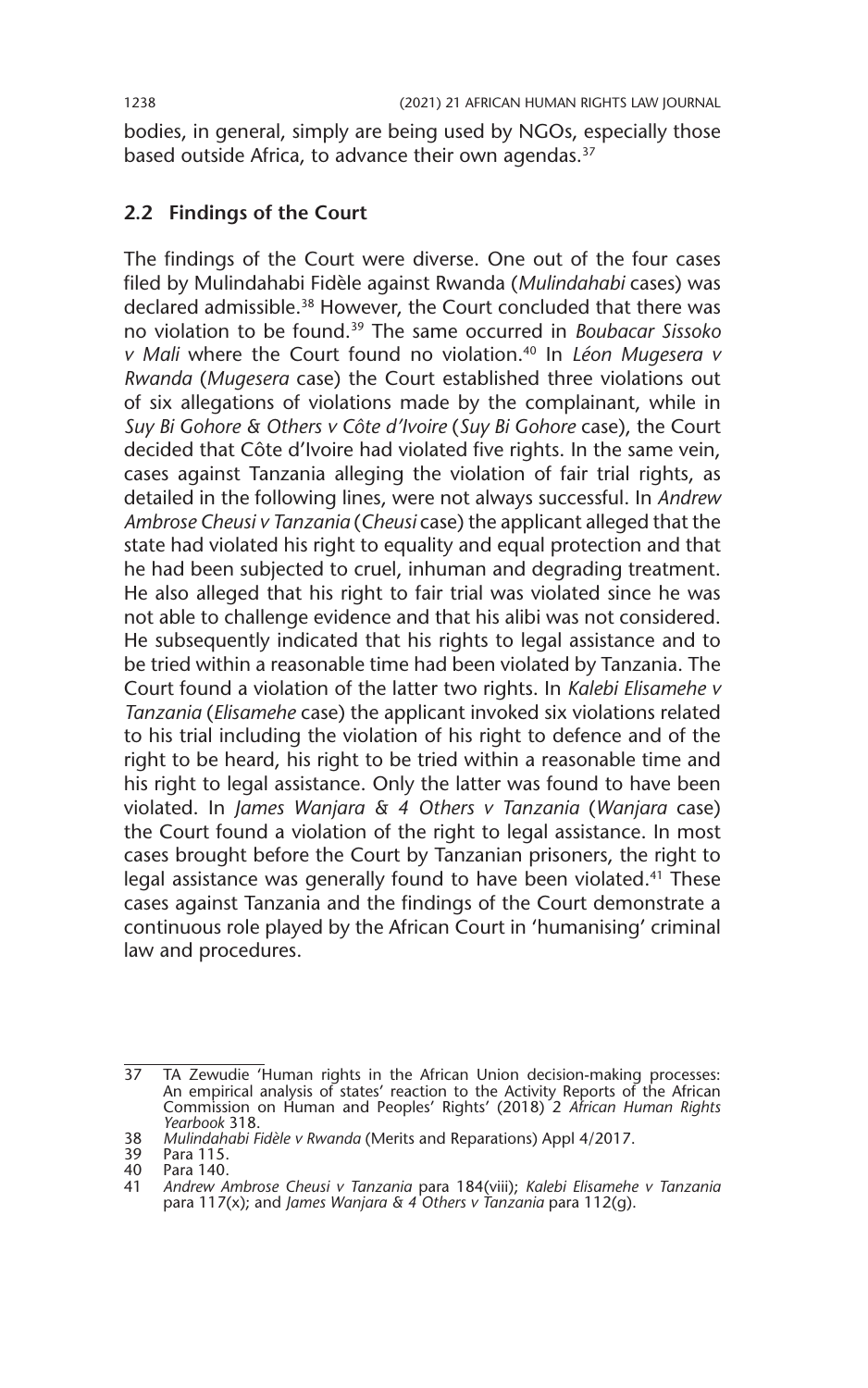Of the Court's 54 decisions in contentious cases handed down in 2020, a significant number of human rights violations were found in cases involving Benin. While the state did not violate four out of the five rights invoked in the *XYZ (059) v Benin* (*XYZ (059)* case), in *XYZ (010) v Benin* the state was culpable of four out of the five allegations made by the complainant.<sup>42</sup> These violations include the obligation to guarantee the independence of the courts; the amendment of the Constitution without observing the principle of national consensus; the right to information; the right to peace; the right to economic, social and cultural development; and the right to an impartial tribunal.43 In *Houngoue Eric Noudehouenou v Benin* (*Houngoue* case) the Court equally found that Benin violated the principle of national consensus in relation to constitutional amendment and the right of access to public services and goods.<sup>44</sup> The Court found several violations in *Sébastien Germain Marie Aïkoue Ajavon v Benin* (*Ajavon* case).45 This petition was lodged by a Benin political refugee alleging the violation of his civil and political rights by laws that were promulgated in anticipation of elections.<sup>46</sup> The applicant argued in particular that the amendment of the country's Constitution was not consensual and that the law on the Supreme Council of the Judiciary (CSM) violated the independence of the judiciary. As in the *Houngoue* case, the Court ruled that Benin violated the African Charter on Democracy, Elections and Governance (African Democracy Charter) because the amendment to the Constitution violated the principle of national consensus. Benin also violated article 13(1) of the African Charter by preventing individuals who have not resided in the country one year prior to elections from running for office. The African Democracy Charter and the ECOWAS Protocol on Democracy and Good Governance were violated when Benin failed to establish an independent and impartial electoral management body.

An analysis of various decisions adopted in 2020 exposes the poor quality of argument by both states and litigants, and of the reasoning of the Court itself. First, a number of states endlessly rehash arguments that have already been rejected by the Court. This may indicate that states do not seek to systematically understand the main positions adopted by the Court over the years on relevant legal issues, even though they (the states) have before been involved in similar litigations. For example, Tanzania relied on the argument that the African Court cannot act as an appellate jurisdiction $47$  and that

45 Para 368.

<sup>42</sup> *XYZ (010) v Benin* para 159.

<sup>43</sup> As above.<br>44 Para 123.

<sup>44</sup> Para 123.

<sup>46</sup> Para 1.<br>47 Cheusi 47 *Cheusi* paras 22-24.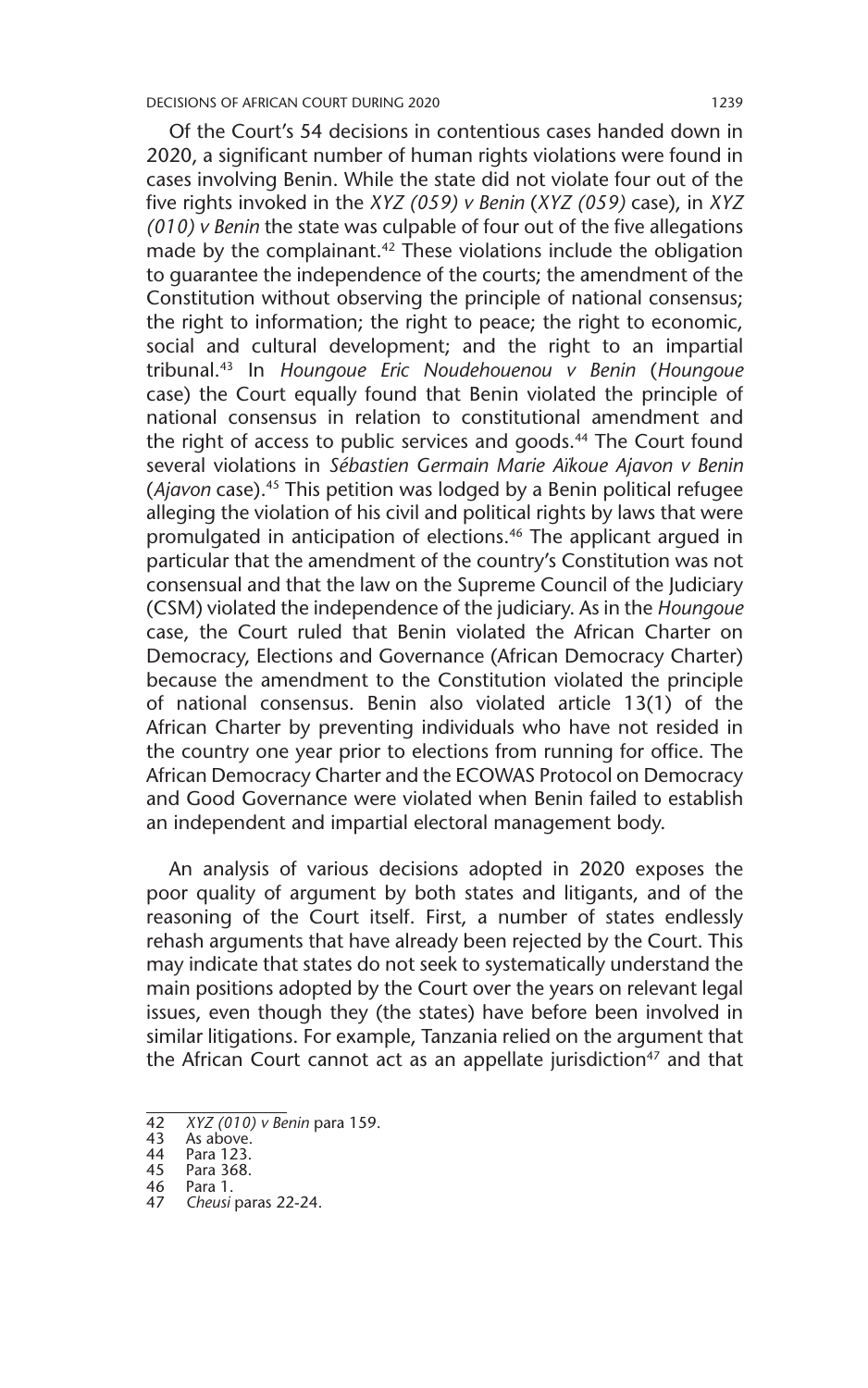of the possibility for litigants to introduce a constitutional petition as a domestic remedy before resorting to the African Court, while in previous cases the Court had made its position clear in relation to the two arguments.<sup>48</sup> Benin equally has not learned much from the Court's jurisprudence on limitations of rights and how important it is that a state must demonstrate that such limitations are necessary, proportionate and justified in particular circumstances.49 Furthermore, states did not address some of the issues raised by complainants, prompting the Court to rely on a one-sided version of the story. Second, as in the case of states, some litigants have not mastered the contour of the Court's jurisprudence on issues related to reparation and the exhaustion of local remedies. In a time when the African human rights system has developed an extensive jurisprudence on local remedies,<sup>50</sup> it is also difficult to understand why and how the applicants in *Boubacar Sissoko & 74 Others v Mali* relied solely on the jurisprudence of the European Court of Human Rights.<sup>51</sup> Third, although some of its judgments enhanced the protection of individuals' rights at the domestic level,<sup>52</sup> the Court's reasoning in a number of cases was simplistic, not sufficiently motivated and unlikely to convince states against which they were made.<sup>53</sup> Taking all these aspects into account, states and litigants must take litigation before the African Court seriously; and the latter exercise its functions with rigour to increase its legitimacy and acceptability.

## **2.3 Judges' voting pattern**

Most decisions in contentious and advisory procedures were adopted unanimously. Nonetheless, judges wrote a total of 11 separate (concurring or dissenting) opinions. Justice Tchikaya wrote a full dissenting opinion in the *Jebra Kambole v Tanzania* (*Kambole*) case, while Justice Ben Achour wrote a partial dissenting opinion in the *Mugesera* case. Out of the five joint opinions written by judges, Tchikaya and Ben Achour wrote four opinions together in the *Mulindahabi* cases; and Kioko and Matusse wrote one in the *Kambole*  case. In addition, Tchikaya wrote an individual opinion in the *Vagrancy* Opinion and the two orders for intervention by Mauritius

<sup>48</sup> *Alex Thomas v Tanzania* (Merits) (2015) 1 AfCLR 465 para 130; *Kennedy Ivan v Tanzania* (Merits and Reparations) (2019) 3 AfCLR 48 para 26; *Armand Guéhi v Tanzania* (Merits and Reparations) (2018) 2 AfCLR 477 para 33; *Mohamed Abubakari v Tanzania* (Merits) (2016) 1 AfCLR 599 para 25.

<sup>49</sup> *Ajavon* paras 202-203, 208 & 219.

<sup>50</sup> AK Diop 'La règle de l'épuisement des voies de recours internes devant les juridictions internationales: le cas de la Cour africaine des droits de l'homme et des peuples' (2021) 62 *Les Cahiers de Droit* 239.

<sup>51</sup> Paras 38-39.

<sup>52</sup> Discussed further in part 3.2.1 and 3.2.2 below.

<sup>53</sup> Discussed further in part 3.2.3 below.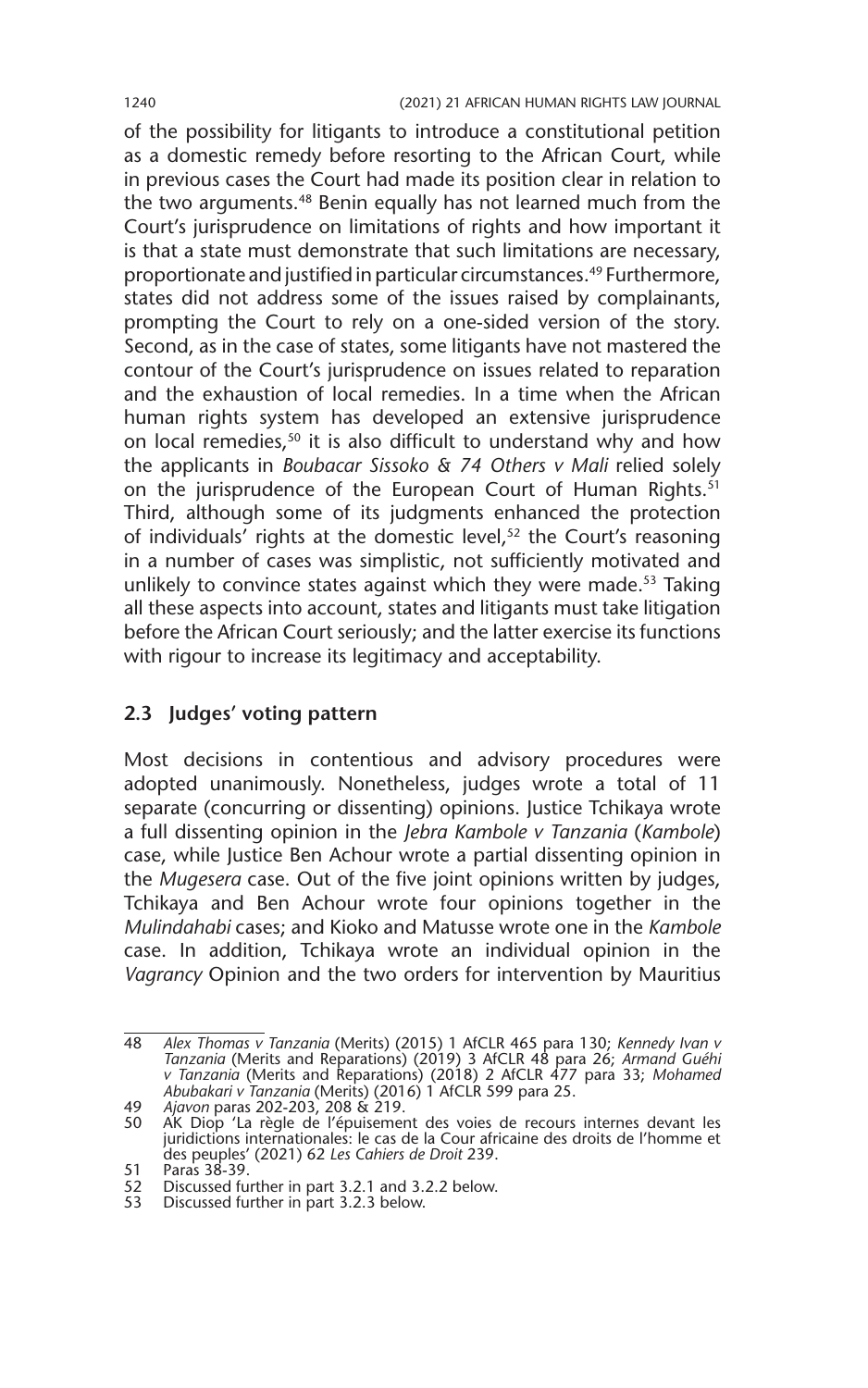and the Sahrawi Arab Democratic Republic in Application 28/2018 *Bernard Anbataayela Mornah v Benin & 7 Other States* (*Sahrawi intervention* case and *Mauritius intervention* case). Bensaoula wrote two opinions in the *Cheusi* and *Boateng* cases respectively. Generally, judges who have been more prolific in writing opinions in the history of the Court are the former Judge Ouguergouz (24); current judges Bensaoula (17); Tchikaya (15); and Ben Achour (14).<sup>54</sup>

Although only Tchikaya appended his dissenting judgment in the *Kambole* case clarifying the reasons why he thought the Court erred in its reasoning, other judges – Chizumila, Anukam, Oré and Mengue<sup>55</sup> – also dissented on several questions. However, no one – perhaps apart from the judges who sat with them – knows the reasons for their disagreement as they did not make their opinions public. Article 70(1) of the Rules of the Court does not make it compulsory for judges to 'append' the text of their separate or dissenting opinion to the main judgment.

The most disagreement in 2020 arose in the *Kambole* case.56 The facts of this case are important to understand the nub of contention. Jebra Kambole challenged article 41(7) of the Constitution of Tanzania which bars courts from adjudicating contestation of presidential election results on grounds that it is discriminatory, that it violates citizens' rights to equality and their right to appeal to competent national organs.<sup>57</sup> The Court ruled in favour of the applicant. It found that the impugned provision does not allow citizens to air their grievances related to elections before competent courts. For the Court, states have the duty to ensure access to courts and tribunals by citizens in all matters, including those related to elections.<sup>58</sup> The right to a fair hearing cannot be dissociated with the right of access to a court and to appeal against its decisions. By barring everyone from contesting presidential election results, the state deprives them of any remedies notwithstanding the nature of their grievances.<sup>59</sup> On the question of whether article 41(1) of the Constitution of Tanzania was inconsistent with the equality clause under the African Charter, there was a tied vote. It was resolved through the casting vote of the President pursuant to Rule 60(4) of the 2010 Rules of Procedure of the Court, now Rule 69(4). While the preference of the vote of the

<sup>54</sup> African Court statistics, https://www.african-court.org/cpmt/statistic (accessed 8 September 2021).

<sup>55</sup> This does not seem surprising since they are among the judges who have written the fewest opinions. See African Court statistics, https://www.african-court.org/ cpmt/statistic (accessed 8 September 2021).

<sup>56</sup> Para 127.<br>57 Para 4.

<sup>57</sup> Para 4.

<sup>58</sup> Para 97.<br>59 Para 99.

Para 99.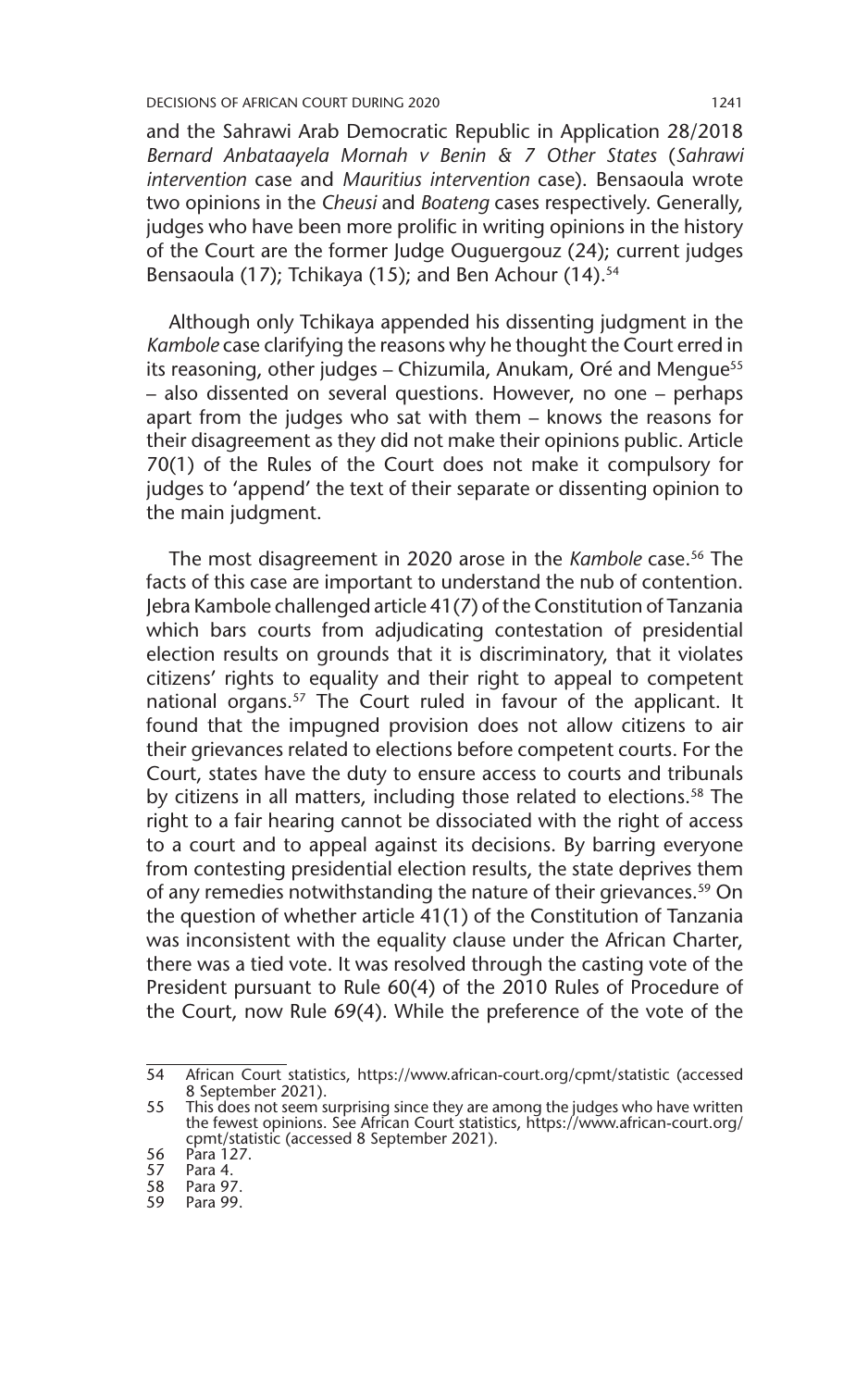President in instances of tie vote disrupts the equality of vote among judges, examples from other regional human rights courts suggest that it is common practice among international courts. This is the case of article 16(4) of the Rules of Procedure of the Inter-American Court of Human Rights. Rule 23(1) of the Rules of Procedure of the European Court of Human Rights (European Court) slightly differs from the equivalent provision of the Rules of the Court and of the Inter-American Court. Rule 23(1) of the Rules of the European Court requires that 'a fresh vote' be taken in the 'event of a tie'. It is only when the tie vote persists that the President can use their casting vote privilege. This rule aims to seek consensus among judges and shows that the resort to the casting vote of the President should be a measure of last resort.

In any case, the disagreement in the *Kambole* case reveals the existence in the Court of two jurisprudential trends. Some judges are inclined to defer to states as the ideal forum for dealing with constitutional issues, particularly those related to the adjudication of presidential elections, while others believe that the African Court must do more, using the African Charter and other international human rights instruments to strengthen the protection of political rights.<sup>60</sup>

## **2.4 Duration of proceedings**

Certain judgments on merits and reparation take longer to be adopted than others. It took the Court four years and five months to adopt a judgment in the *Cheusi* case. In this case written proceedings were closed nine months before the adoption of the final decision. The period between the filing of the application and the closure of written proceedings was equally long in several other cases: two years and six months in the *Kambole* case; four years and nine months in the *Wanjara* (case); four years and six months in the *Job Mlama v Tanzania* (*Mlama*) case; three years and three months in *Fidèle Mulindahabi v Rwanda*; four years in *Akwesi Boateng v Ghana*; two years and nine months in *Boubacar Sisoko v Mali*; and three years

<sup>60</sup> Tchikaya averred that 'even considering the established human rights provisions, it is not trivial to deprive a state of its sovereignty of domestic legal order, which international human rights law otherwise recognises' (para 39). Relying on the margin of appreciation theory, he believed in the existence of a 'diversity of internal laws' or 'plurality of constitutional systems' 'on issues such as the<br>status of the elected President' which, arguably, the Court would have left to<br>the discretion of the state (para 39). There are judges who a the Court did not go far enough in protecting the rights of the complainants to equal treatment before domestic judicial bodies. Kioko & Matusse in *Kambole* (n 12) para 11.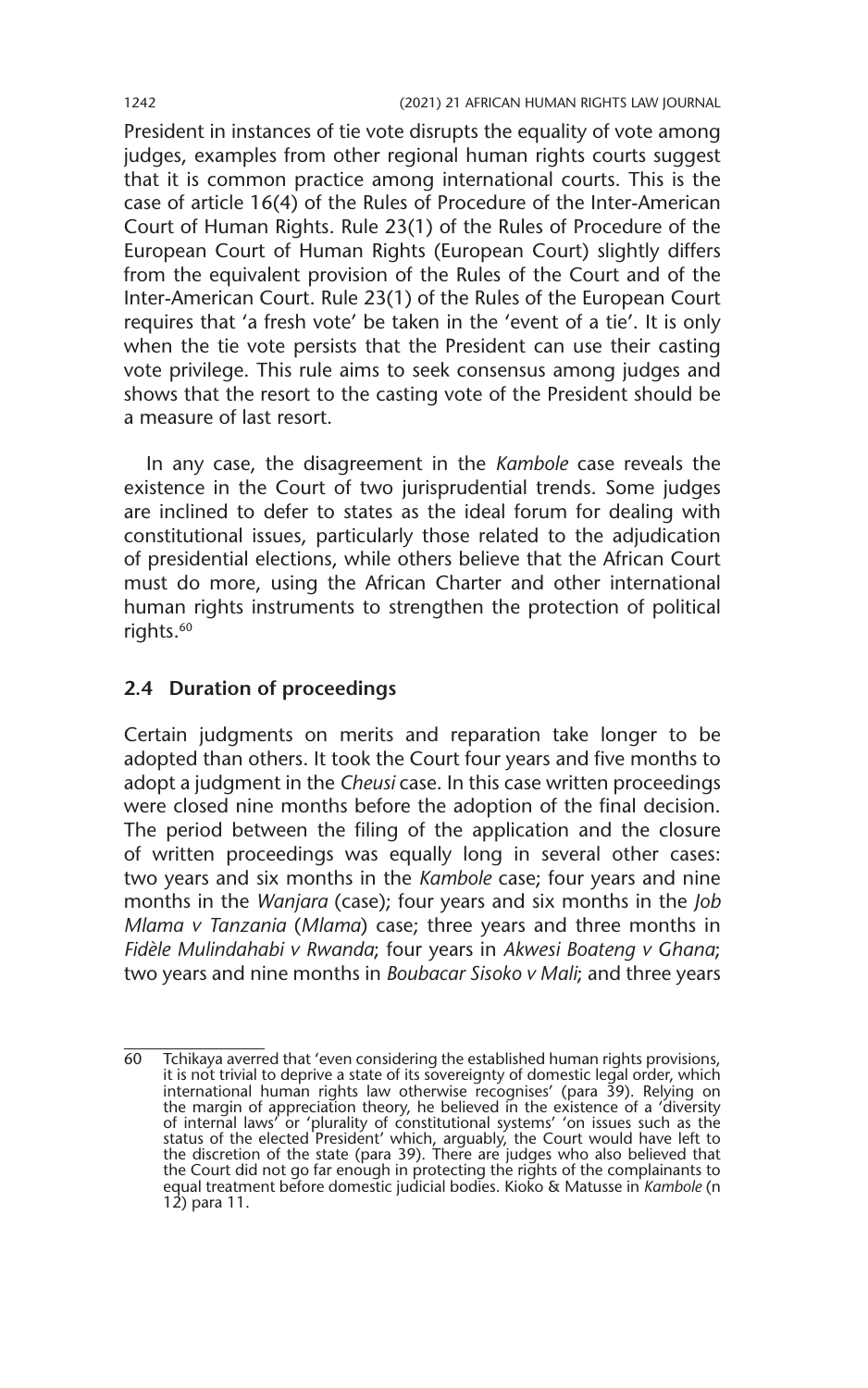and nine months in *Leon Mugesera v Rwanda*. These delays can be attributed to the Court's lack of diligence in organising the pleadings after having received the parties' submissions or in organising deliberations after closing pleadings as well as on the parties, especially some states that submit their responses after several reminders and postponements.61 However, other cases, such as *Suy Bi Gohore & Others v Côte d'Ivoire*, *Hongoue v Benin*, *Sebastien Ajavon v Benin* and the two *XYZ v Benin* cases were adjudicated in a relatively short period. A close examination of cases that took a long time to be adjudicated also reveals that the time between the closure of written proceedings and the adoption of the decision spans between 15 days and two years.

By contrast, orders for provisional measures in 2020, on average, were adopted within less than a year. It took 11 months for the Court to adopt its order for provisional measures in *Konaté and Doumbia v Côte d'Ivoire* (*Konaté and Doumbia* case); six and four months in the joint application *Elie Sandwidi and Mouvement Burkinabè des droits de l'homme et des peuples v Burkina Faso & 3 Other States*; five months and nine days in *Charles Kajoloweka v Malawi*; and six months in *Ghati Mwita v Tanzania*. In the *Konaté and Doumbia* case the state failed to submit its responses to the request for provisional measures. Five months after the complainants had lodged the request, the state requested an extension of the period for submission, but up to February 2020 it had not done so. $62$  It took the Court five additional months to issue its decision in this matter, only to dismiss the request.63 Whether granted or not, an order for provisional measures will not serve its purpose – 'to avoid irreparable harm to persons' 'in case of extreme gravity and urgency' – if it is issued with delays such as those observed in 2020 for some cases. Conversely, the Court adopted its order in *Komi Koutché v Benin* in seven days. It adopted its order in the *Legal* and *Human Rights Centre* and *Tanganyika Law Society v Tanzania* and *Ghaby Kodeih v Benin* within 14 days and 18 days in *Laurent Gbagbo v Côte d'Ivoire*.

The above numbers demonstrate the difficulty the Court often faces in meeting legal requirements set by the Protocol in relation to the time within which decisions on merits must be delivered. According to article 28(1) of the Court Protocol, after the completion of deliberations in a case, the Court 'shall' render its judgment within 90 days. These deliberations have to be completed 'within two consecutive ordinary sessions of the Court following the close

<sup>61</sup> *Cheusi* paras 11-15; *Wanjara* paras 10-15.

<sup>62</sup> Paras 14-15.

Para 31.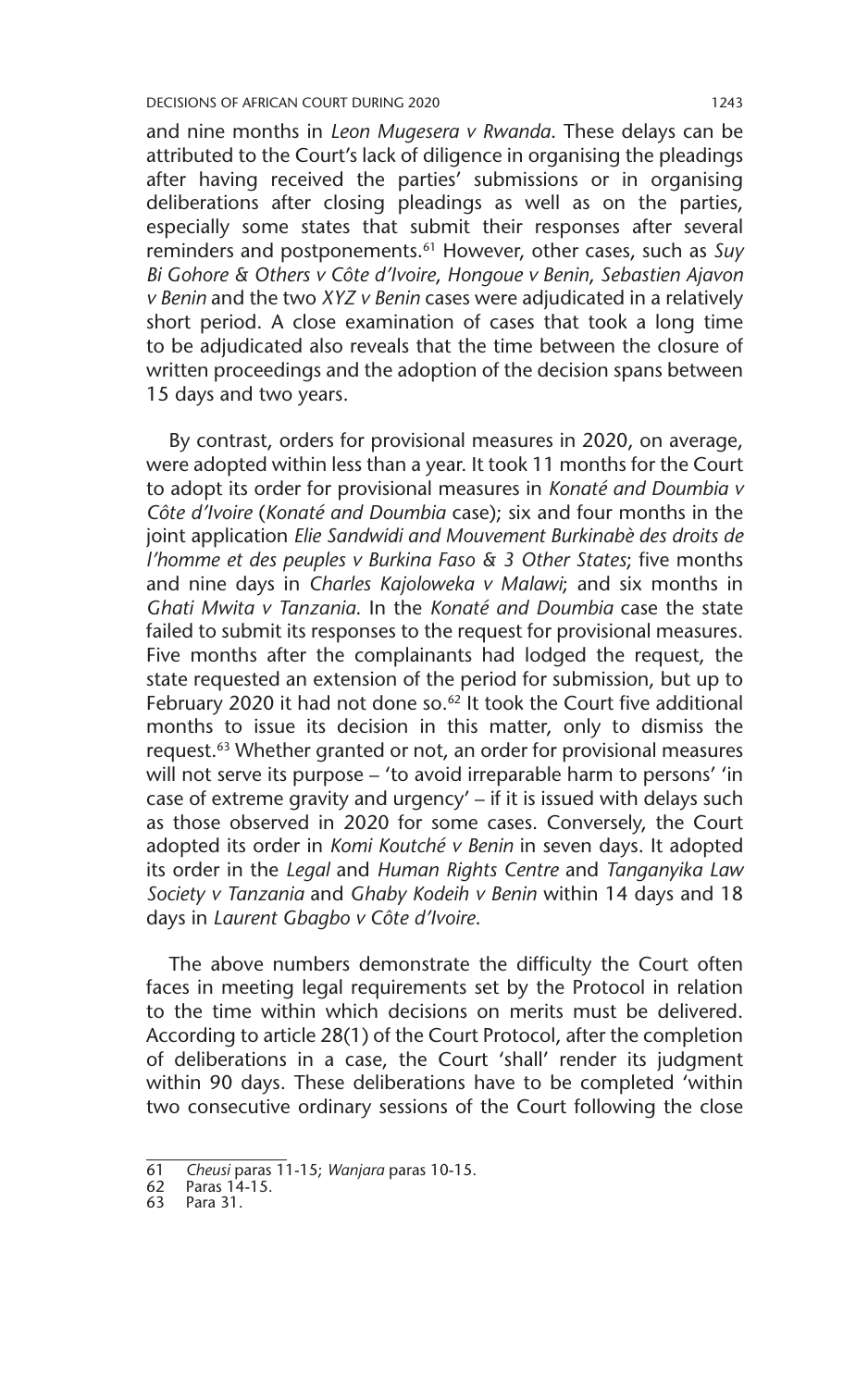of pleadings'.64 Article 28(1) of the Protocol is replicated under Rule 69 of the Rules of Procedure of the Court.<sup>65</sup> The 90-day period aims to prevent unnecessary delays in the adoption of judgments.<sup>66</sup> The Protocol seems to make it an 'obligation' on the Court to render the judgment within 90 days after it has completed deliberations in a case. However, this obligation applies only to 'judgment' such as judgment on admissibility, merits and reparation, and advisory opinions; and excludes other forms of decisions such as the ruling on provisional measures, an order on re-opening of pleadings or an order on intervention. In a sense, there seems not to exist a timeframe within which an order for provisional measures must be delivered. Since article 28(1) of the Protocol specifically targets 'judgment' and not broadly decisions of the Court – understood as 'any pronouncement of the Court, in the exercise of its judicial powers, which is in the form of a judgment, ruling, opinion or order<sup> $67$ </sup> – it is hard to argue, based on the text of the Protocol, for the extension of the 90-days requirement to all decisions of the Court.<sup>68</sup> Rendering provisional measures promptly and without significant delay may thus remain a matter of justice and fairness considering the aim of provisional measures and the situation of the complainant, or else the procedure will lose its essence.

Furthermore, neither article 28(1) of the Protocol nor Rule 69 imposes a timeframe within which cases must be decided, from the period the application was filed before the Court to deliberations. As the *Cheusi* and *Mlama* cases illustrate, many cases are resolved on merits after a considerable time. As one commentator puts it, it is self-defeating and ironical for a regional court that condemns domestic courts that took an unreasonable time before deciding cases to find itself delivering decisions with significant delays.69

## **2.5 Applicants' inability to adduce evidence of material damages**

Applicants, especially those that are or were jailed in Tanzania and Rwanda, had difficulties adducing evidence of material damages for

<sup>64</sup> Rule 67(3) of the 2020 Rules of the Court.

<sup>65</sup> Rule 59(2) of the 2010 Rules of the Court.<br>66 H Kom 'Arrêt de la Cour' in M Kamto (ed) Lo

<sup>66</sup> J Kom 'Arrêt de la Cour' in M Kamto (ed) *La Charte africaine des droits de l'homme et des peuples et le Protocole y relatif portant création de la Cour africaine des droits de l'homme: Commentaire article par article* (2011) 1483.

<sup>67</sup> Art  $1(k)$  of the 2020 Rules of the Court.<br>68 I am indebted to an anonymous rev I am indebted to an anonymous reviewer who drew my attention to this question.

<sup>69</sup> SFM Dzesseu 'Le temps du procès et la sécurité juridique des requérants dans la procédure devant la Cour africaine des droits de l'homme et des peuples' (2019) 3 *Annuaire africain des droits de l'homme* 84.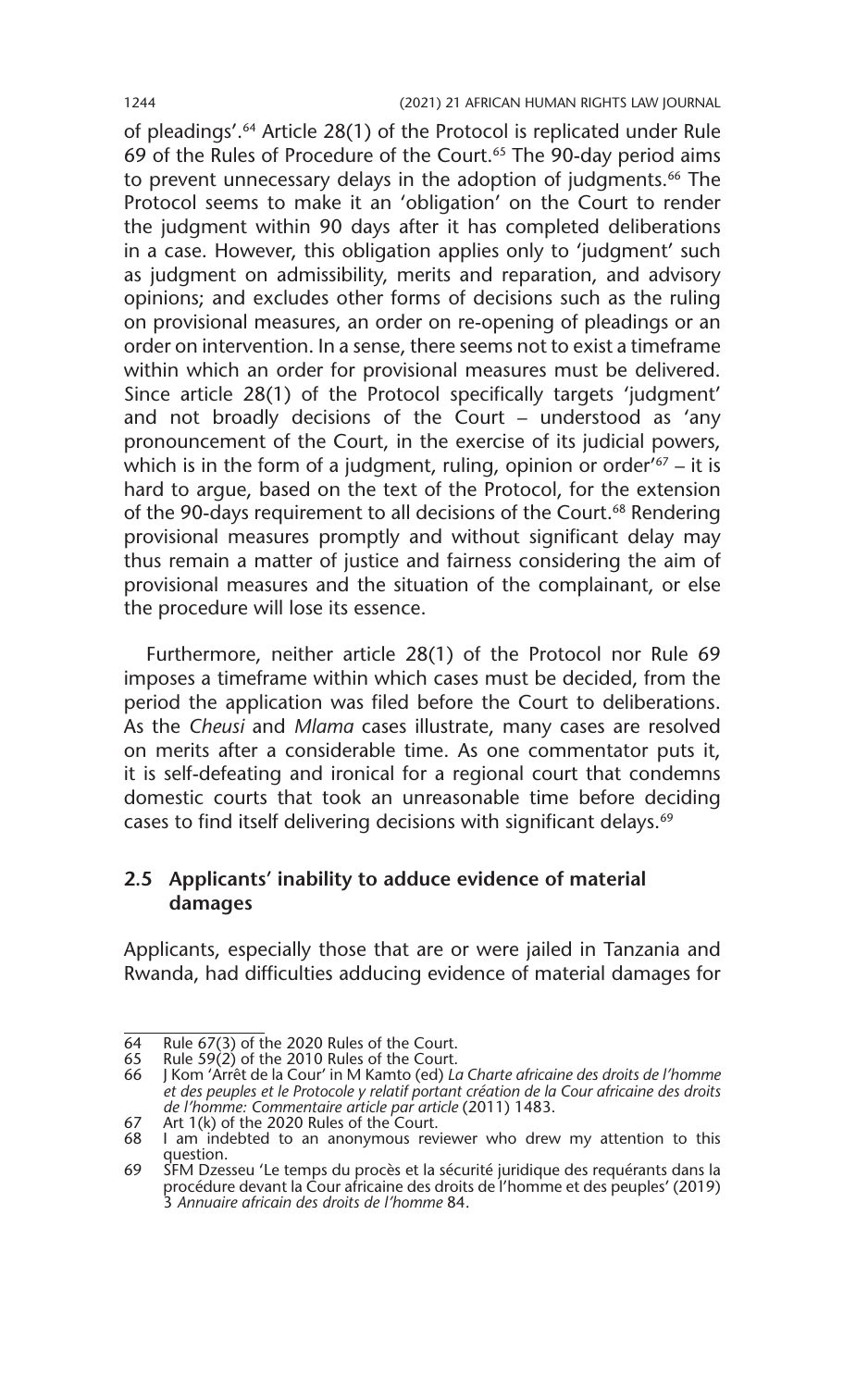the Court to order reparation. It is relevant to start by positing that there were two types of petitions for reparation brought before the Court, namely, petitions brought by individuals whose subjective rights were directly violated, and petitions of political activists and public interest lawyers challenging the conformity and compatibility of legislative and constitutional norms with the African Charter and other international human rights instruments. The first type is generally known as subjective human rights litigation, and the second as objective or public interest litigation.<sup>70</sup> The focus here is on issues of reparation arising from subjective litigation where the Court is likely to order material compensation.

Under article 27(1) of the Protocol, 'if the Court finds that there has been violation of a human or peoples' right, it shall make appropriate orders to remedy the violation, including the payment of fair compensation or reparation'.71 The Court's jurisprudence has clarified the normative content of article 27(1). The Court has ordered monetary compensation to applicants, who have been direct victims of human rights violations but also to indirect victims including family members – spouse, children, wife, siblings of the applicant.72 While material damages, including financial loss and loss of income, must be proven, the Court held that moral damages for the direct victim (the applicant in general) are accrued by the mere fact that a right has been violated. In this instance 'the causal link between the wrongful act and moral prejudice "can result from the human right violation, as a consequence thereof, without a need to establish causality as such"'.73 The Court has determined the criteria for indirect victimhood – the relationship to the applicant – and the evidence required to attest to the nature of damages from which a spouse, a sister, child or mother has suffered.<sup>74</sup>

In the cases where the Court ruled on reparation for the violation of subjective rights, only Leon Mugesera obtained compensation for his lawyer's fee and for indirect victims, the wife, the son and the

<sup>70</sup> L Hennebel & H Tigroudja *Traité de droit international des droits de l'homme* (2018) 445-447.

<sup>71</sup> See also R Nemedeu 'Décisions de la Cour' in M Kamto (ed) *La Charte africaine des droits de l'homme et des peuples et le Protocole y relatif portant création de la Cour africaine des droits de l'homme: Commentaire article par article* (2011) 1466.

<sup>72</sup> H Adjolohoun & S Oré 'Entre imperium illimité et decidendi timoré: La réparation devant la Cour africaine des droits de l'homme et des peuples' (2019) 3 *Annuaire africain des droits de l'homme* 330.

<sup>73</sup> *Andrew Ambrose Cheusi v Tanzania* para 150; *Beneficiaries of late Norbert Zongo, Abdoulaye Nikiema alias Ablasse, Ernest Zongo, Blaise Ilboudo and Mouvement Burkinabè des Droits de l'Homme et des Peuples v Burkina Faso* (Reparations) (2015) 1 AfCLR 258 para 55; *Lohé Issa Konaté v Burkina Faso* (Reparations) (2016) 1 AfCLR 346 para 58.

<sup>74</sup> *Zongo* (n 73) para 46.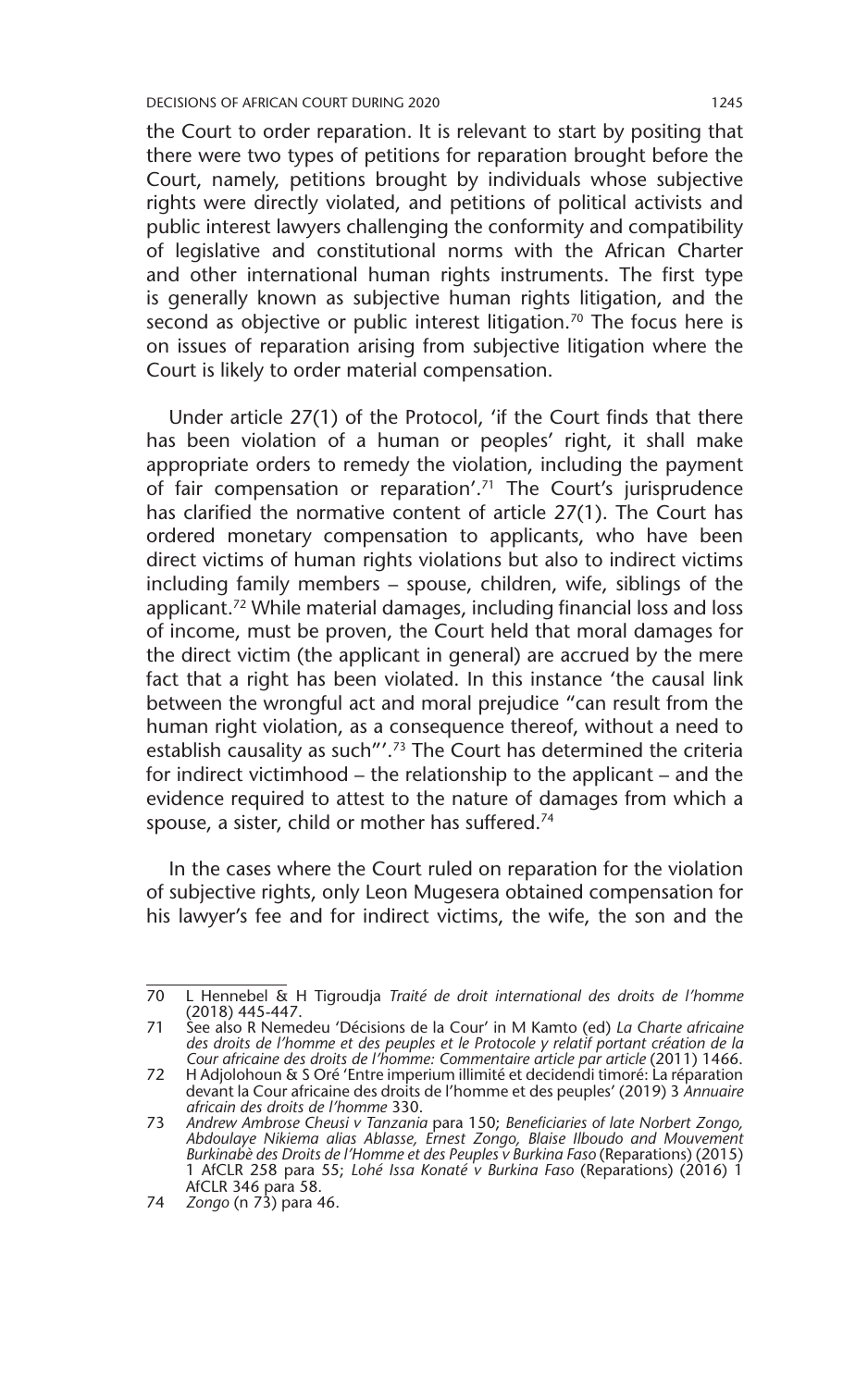daughter who received an amount of 5 000 000 Rwandan francs each.75 His claim for material damage was rejected.76 In *Cheusi* the Court held that 'the prejudice resulting from the lengthy judicial proceedings could also have been supported by proof of payment of lawyers' fees, as well as procedural and other related costs'.77 It also held that the 'claim for compensation based on the disruption of his life plan, chronic illness and poor health … is simply a general statement that is not supported by any evidence'.<sup>78</sup> For the Court, 'applicant's parentage should be proved with a birth certificate or any other equivalent proof; spouses must produce their marriage certificate or any other equivalent proof; the siblings must provide a birth certificate or any other equivalent document attesting to their filial link with the applicant'.79 In the *Cheusi*, <sup>80</sup> *Nguza Viking*81 and James Wanjara<sup>82</sup> cases the applicants failed to adduce such evidence. In *Mugesera* the Court indicated that it had the power to 'obtain all evidence it considers appropriate to enlighten itself the facts of the case',<sup>83</sup> including those in the public domain. This power was used to determine the link between the applicant and her daughter who had appeared before other jurisdictions as daughter of the applicant and did not as such have to prove her relationship to the applicant.<sup>84</sup>

Nearly seven years since the Court delivered its first decision on reparation,<sup>85</sup> which was followed by other decisions that clarified the standard of proof in reparation petitions, one might have expected applicants to learn from this abundant jurisprudence to strengthen their claims. Most of them were assisted by lawyers from NGOs that are familiar with the Court and, arguably, its jurisprudence on merits and reparation.<sup>86</sup> The unsuccessful claims for reparation, however, may be a call for the Court to relax its standards of proof for material damages or the filial link between the indirect victim and the applicant. After several years behind bars, it may be impracticable to certain applicants to adduce documentary proof. The Court may resort to a case-by-case analysis of reparation claims in each case

<sup>75</sup> *Mugesera* (n 15) paras 149-152; para 156.

<sup>76</sup> Para 133.

<sup>77</sup> Para 145.

<sup>78</sup> Para 146.<br>79 Cheusi (n 79 *Cheusi* (n 12) para 157; *Mugesera* (n 15) para 148.

<sup>80</sup> Paras 154-159.<br>81 Paras 43-57.

<sup>81</sup> Paras 43-57.

<sup>82</sup> Paras 103-107.<br>83 Para 152.

<sup>83</sup> Para 152.

<sup>84</sup> As above.<br>85 Reverend

<sup>85</sup> *Reverend Christopher Mtikila v Tanzania* (Reparations) (2014) 1 AfCLR 72. 86 Andrew Cheusi, Nguza Viking and Johnson Nguza were represented by Pan-African Lawyers Union; Leon Mugesera was represented by three lawyers – two academics and one legal practitioner; James Wanjara and four others and Kalebi Elisamehe were represented by the East Africa Law Society.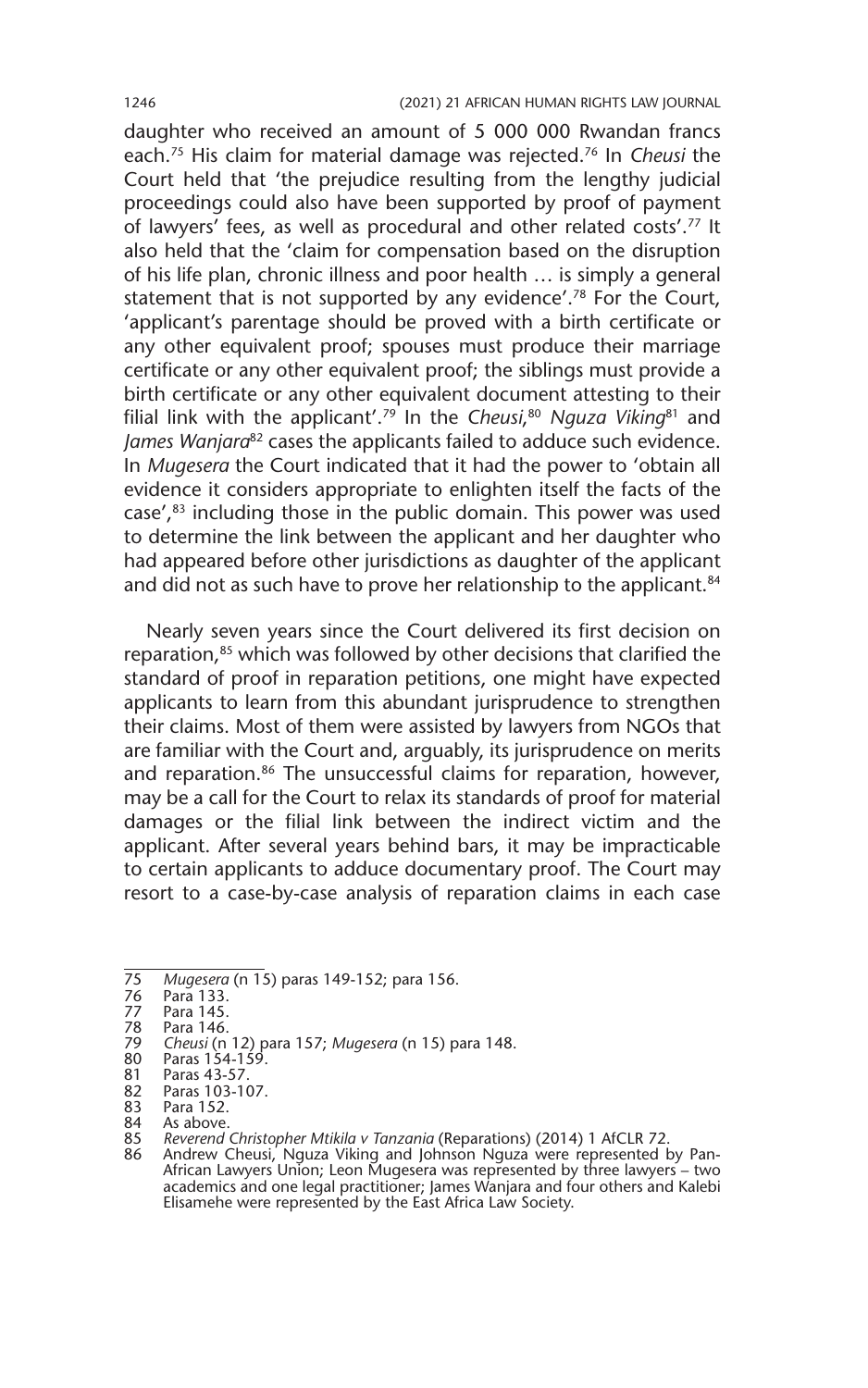taking into account the particularities of the case and the situation of the complainant.

#### **2.6 Provisional measures**

The Court delivered 24 orders for provisional measures in 2020.<sup>87</sup> These orders can be grouped into four categories, namely, orders that were granted  $(10)$ ;<sup>88</sup> those partially granted (two);<sup>89</sup> dismissed applications for provisional measures  $(11);^{90}$  and an application for provisional measures that became moot (one). $91$  By contrast, the Court delivered nine orders for provisional measures in 2019 among which two were successful,<sup>92</sup> one partially granted<sup>93</sup> and six dismissed.<sup>94</sup> The likelihood of failure of a request for provisional measures, remains high. In 2020 and 2019, 45,8 and 66,6 per cent of provisional measures requests were denied compared to 41,6 and 22,2 per cent success rates in those two years, respectively. Benin remained the country against which most orders for provisional measures were directed in 2020 and 2019: 12 out of 24 in 2020 as against five out of nine in 2019. Four orders were made against Côte d'Ivoire in 2020 as against one in 2019. Some of these applications were linked to the political and electoral crisis that resulted in the exclusion of opposition leaders' elections in Benin and Côte d'Ivoire.<sup>95</sup> The remaining orders delivered in 2020 are shared as follows per country: Tanzania (three) as against three in 2019; Mali

<sup>87</sup> However, the Court's Activity Report indicates that the Court delivered 22 orders for provisional measures.

<sup>88</sup> *Ghaby Kodeih v Benin*; *Charles Kajoloweka v Malawi*; *Guillaume Soro & 19 Others v Côte d'Ivoire* (1); *Guillaume Soro & 19 Others v Côte d'Ivoire* (2); *Sébastien Germain Marie Ajavon v Bénin* Appl 62/2019; *Masudi Said Selemani v Tanzania*; *Laurent Gbagbo v Côte d'Ivoire*; *Houngoue Eric Noudehouenou v Benin* (1); *Ghati Mwita v Tanzania*; *Ghaby Kodeih & Nabih Kodeih v Benin*.

<sup>89</sup> *Houngoue Eric Noudehouenou v Benin* Appl 4/2020; *Houngoue Eric Noudehouenou v Benin* Appl 3/2020.

<sup>90</sup> *Komi Koutché v Bénin*, *Konaté and Doumbia v Côte d'Ivoire*; *Glory Cyriaque Houssou & Another v Benin*; *Elie Sandwidi and Mouvement Burkinabè des droits de l'homme v Burkina & 3 Others*; *Conaide Togia Latondji Akouedenoudje v Benin*; *Legal and Human Rights Centre and Tanganyika Law Society v Tanzania*; *Sébastien Germain Marie Ajavon v Bénin* Appl 27/2020; *Houngoue Eric Noudehouenou v Benin* Appl 32/2020; *Houngoue Eric Noudehouenou v Benin* Appl 28/2020; *Harouna Dicko & Others v Burkina Faso*; *XYZ v Benin*.

<sup>91</sup> *Babarou Bocoum v Mali*.

<sup>92</sup> *Tembo Hussein v Tanzania* (Provisional Measures) Appl 1/2018; and *Chalula v Tanzania* (Provisional Measures) (2019) 3 AfCLR 232.

<sup>93</sup> *Koutché v Benin* (Provisional Measures) (2019) 3 AfCLR 725.

<sup>94</sup> *Thomas Boni Yayi v Benin* (Provisional Measures) Appl 23/2019; *Ndajigimana v Tanzania* (Provisional Measures) (2019) 3 AfCLR 522; *Suy Bi & Others v Côte d'Ivoire* (Provisional Measures) (2019) 3 AfCLR 732; *XYZ v Benin* (Provisional Measures) (2019) 3 AfCLR 745; *XYZ v Benin* (Provisional Measures) (2019) 3 AfCLR 750; *XYZ v Benin* (Provisional Measures) (2019) 3 AfCLR 754.

<sup>95</sup> S Dabiré 'Les ordonnances de la Cour africaine des droits de l'homme et des peuples en indication de mesures provisoires dans les affaires *Sébastien Ajavon c Bénin* et *Guillaume Soro et autres c Côte d'Ivoire*: Souplesse ou aventure?' (2020) 4 *Annuaire africain des droits de l'homme* 477-480.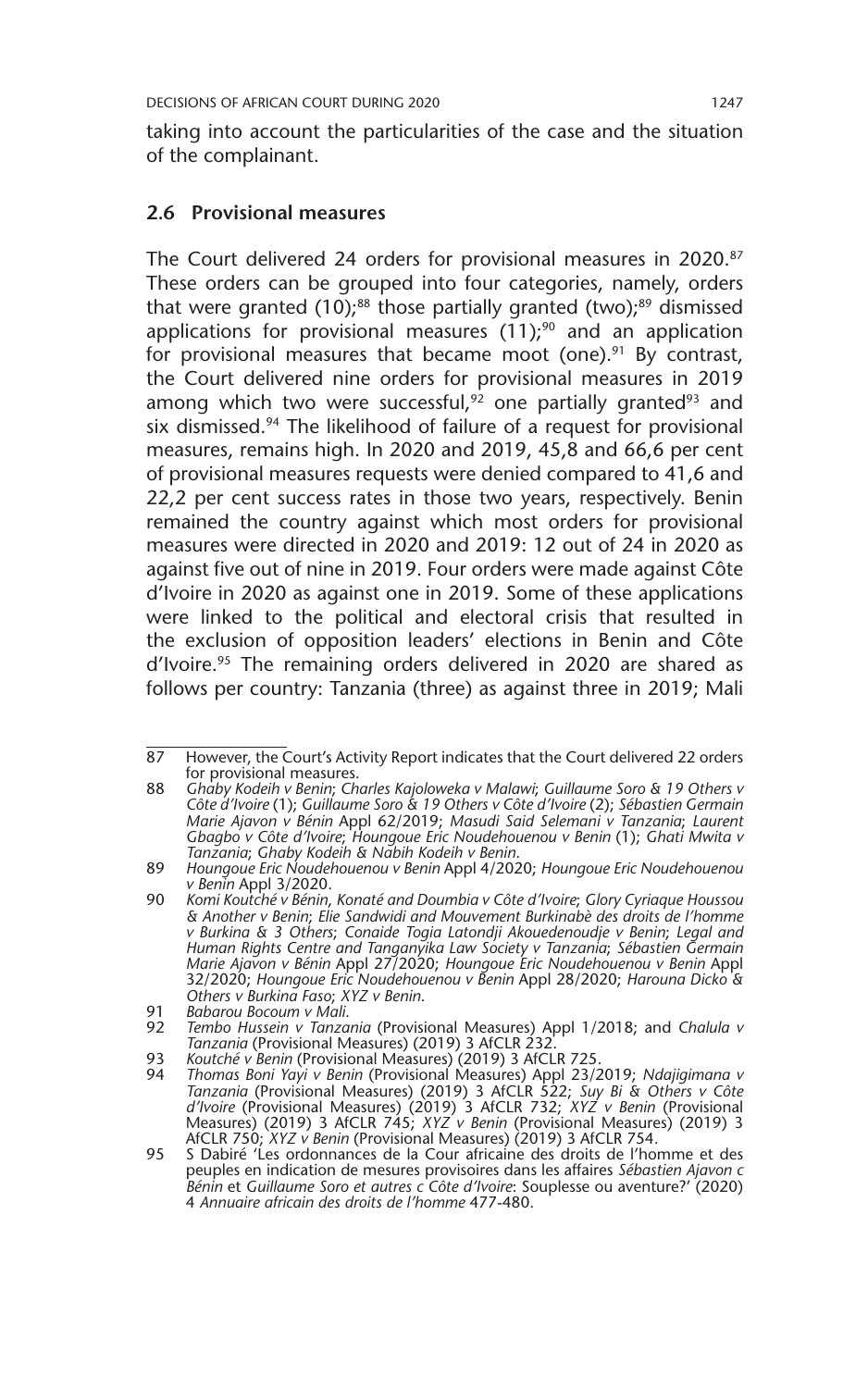(one); Malawi (one); and Burkina Faso (one). One order is directed at four countries: Burkina Faso, Benin, Côte d'Ivoire and Mali.

The foregoing indicates that, contrary to what some authors may hold, the African Court is not always lenient towards applicants when it comes to the issuance of provisional measures.<sup>96</sup> The Court seems to remain conscious of the effects provisional measures can have on pending cases including those that are politically sensitive. By clarifying that its rulings do not 'prejudge in any way the decisions that the Court may take on its jurisdiction, on admissibility of the application and on the merits', $97$  the Court reminds parties to the litigation of the temporary and non-final nature of its orders. Successful orders for provisional measures, especially in those politically-charged cases, should in my view serve as an incentive for parties to diligently engage with the Court on the remaining aspects of the procedures (admissibility/merits) – and possibly request that the matter be considered on an urgent basis – so that the orders for provisional measures do not remain indefinitely in force.

## **3 Features of the African Court's 2020 jurisprudence**

This part reviews two types of features of the African Court's 2020 jurisprudence. It first examines features related to procedural aspects of cases dealt with by the Court before analysing their substantive features.

## **3.1 Procedural features**

Three procedural features of the Court jurisprudence are discussed in this part, namely, default judgment, the applications for intervention by two states and the examination of the rule on submission of petitions within a reasonable time.

## *3.1.1 Default judgment*

Five default judgments were delivered against Rwanda in 2020 given that the state had failed to make submissions on admissibility, merits and reparation. The failure to make submissions is a result of

<sup>96</sup> Traoré & Leta (n 4) 443.<br>97 Laurent Ghagho y Côte d'

<sup>97</sup> *Laurent Gbagbo v Côte d'Ivoire* (Provisional Measures) Appl 25/2020 para 36. For the International Court of Justice, see *Lagrand* case *(Germany v United States of America)* Request for the Indication of Provisional Measures 3 March 1999 para 13.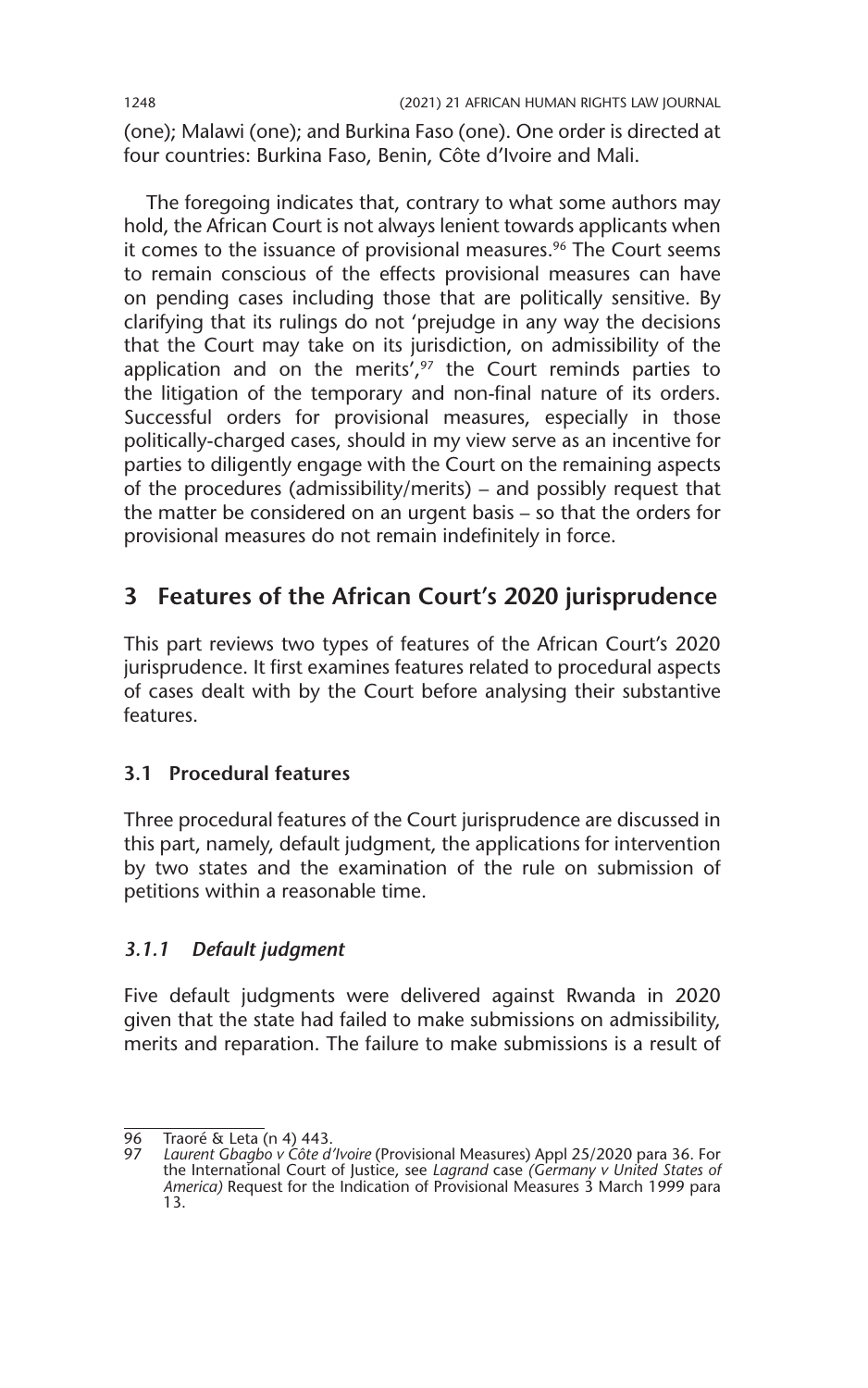Rwanda's 2016 withdrawal of its article  $34(6)$  declaration.<sup>98</sup> In the five cases Rwanda repeatedly 'informed the Court it will not take part in any proceedings before the Court and consequently, requested the Court to desist from transmitting any information on cases concerning Rwanda'.<sup>99</sup> Rwanda's stance differs from those of Benin, Tanzania and Côte d'Ivoire which, despite having withdrawn their article 34(6) declarations, continued to make submissions before the Court in cases against them. The stance taken by the three countries as opposed to Rwanda indirectly legitimises the African Court's ruling in *Ingabire* regarding states' obligation to engage the Court on cases that are pending when the declaration is withdrawn or those submitted within the one-year time line.<sup>100</sup> This legitimising position is crucial also given that the obligation to engage the Court after withdrawal was not overtly contemplated by the Protocol and the Court's Rules of Procedure.

Be that as it may, what criteria does the Court apply to render a judgment by default against a party to proceedings and on which legal basis? To begin with, the legal basis for a default judgment is not treaty-based, that is, the procedure is not contemplated under the Protocol. It is rather regulated by the Rules of Court. Rule 55 of the 2010 Rules<sup>101</sup> was the first to clarify possible conditions for the application of a default procedure. It was applied for the first time in *African Commission on Human and Peoples' Rights v Libya* (*Kadhafi* case).102 However, the revision of the Court Rules in 2020, while retaining the fundamentals of Rule 55, explicitly empowered the Court to enter a default judgment on 'its own motion'. By so doing, the Court seems to have learned from the dissenting opinion of Judge Bensaoula in *Mulindahabi v Rwanda* (2019) where she argued that the Court lacked the power to render a judgment by default

<sup>98 &#</sup>x27;Report: Rwanda withdrawal of its acceptance of direct individual access to the African Human Rights Court' 22 March 2016, https://www.chr.up.ac.za/newsarchive/2016/1241-report-rwanda-s-withdrawal-of-its-acceptance-of-directindividual-access-to-the-african-human-rights-court (accessed 26 November 2021). The withdrawal notice reads: 'NOW THEREFORE, the Republic of Rwanda, in exercise of its sovereign prerogative, withdraws the Declaration it made on the 22nd day of January 2013 accepting the jurisdiction of the African Court on Human and Peoples' Rights to receive cases under article 5(3) of the Protocol and shall make it afresh after a comprehensive review.'

<sup>99</sup> *Mugesera* (n 12) para 6.

<sup>100</sup> *Ingabire* (n 6) paras 67-68.

<sup>101</sup> '1 Whenever a party does not appear before the Court, or fails to defend its case, the Court may, on the application of the other party, pass judgment in default after it has satisfied itself that the defaulting party has been duly served with the application and all other documents pertinent to the proceedings. 2 Before<br>acceding to the application of the party before it, the Court shall satisfy itself<br>that it has jurisdiction in the case, and that the applicati founded in fact and in law.'

<sup>102</sup> O Windridge 'In default: *African Commission on Human and Peoples' Rights v Libya*' (2018) 18 *African Human Rights Law Journal* 758.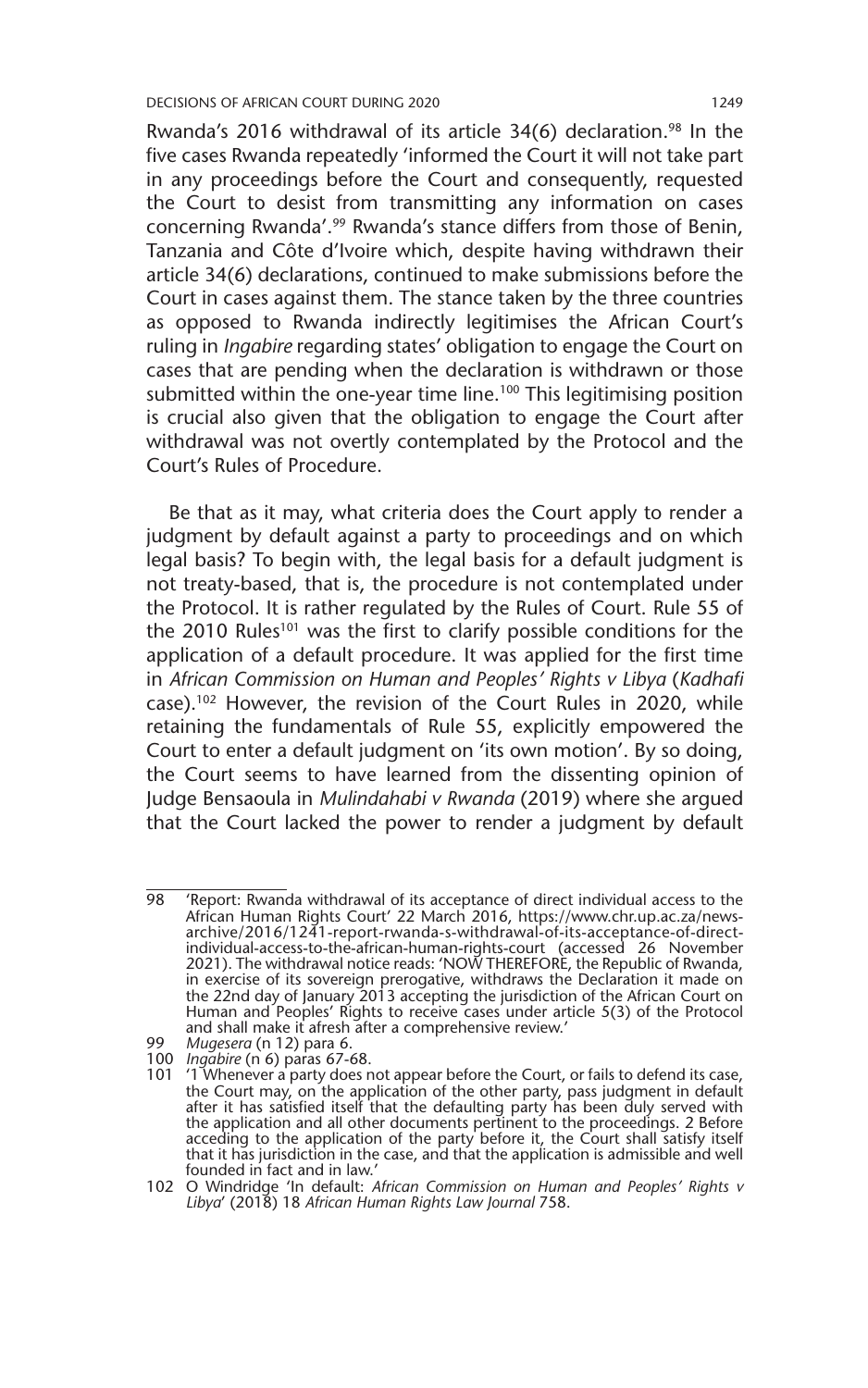against a party in the absence of an application by the other party to proceedings.<sup>103</sup>

The Court applied a three-fold test to render a judgment by default in the five decisions against Rwanda. There must be default by one of the parties; the request for default must be made by the other party or of the Court's own volition; and the defaulting party must be notified.104 These requirements are cumulative. The Court started by noting that by clearly indicating its intention not to appear before it or to receive transmission of documents from the Court, Rwanda 'voluntarily refrained from exercising its defence'.<sup>105</sup> The situation is slightly different from that of Libya in the Kadhafi case.<sup>106</sup> Libya was served with all the documentation but did not bother to respond. In both situations states failed to engage with the Court. As Ouguergouz noted, 'non-appearance of one of the parties to a case necessarily has a negative impact on the proper administration of justice and that it substantially complicates the task of the Court in the exercise of its mission'.107

Subsequently, the Court noted that there was no application for default judgment lodged by any of the parties in the four *Mulindahabi*  cases. However, it ruled that it was within its judicial discretion to decide whether or not a judgment by default could be delivered.<sup>108</sup> It indicated that it 'shall have jurisdiction to render judgment in default *suo motu* if the conditions laid down in Rule 55(2) of the Rules are fulfilled'.109 The *Mugesera* case was decided after the adoption of the 2020 Rules. As such, the power of the Court to deliver a judgment by default was not in contention since the new Rule 63(1) is explicit to that effect. The last condition on notification is fulfilled by verifying whether the state duly and regularly received documentation relating to the case. The Court examined this by recalling different letters and correspondences served on the state and the lack of engagement therewith. The fulfilment of this condition was beyond any doubt since Rwanda effectively responded to different documentations implying that it had received these.

<sup>103</sup> *Mulindahabi v Rwanda* (Jurisdiction and Admissibility) (2019) 3 AfCLR 389, dissenting opinion: Bensaoula para 4.

<sup>104</sup> *Mugesera* (n 12) para 14. 105 *Mugesera* para 15.

<sup>106</sup> *African Commission on Human and Peoples' Rights v Libya* (Merits) (2016) 1 AfCLR 153 para 41.

<sup>107</sup> *African Commission on Human and Peoples' Rights v Libya* (Merits) (2016) 1 AfCLR 153, separate opinion: Ouguegouz para 26.

<sup>108</sup> *Mulindahabi* Appl 10/2017 para 30.

<sup>109</sup> As above.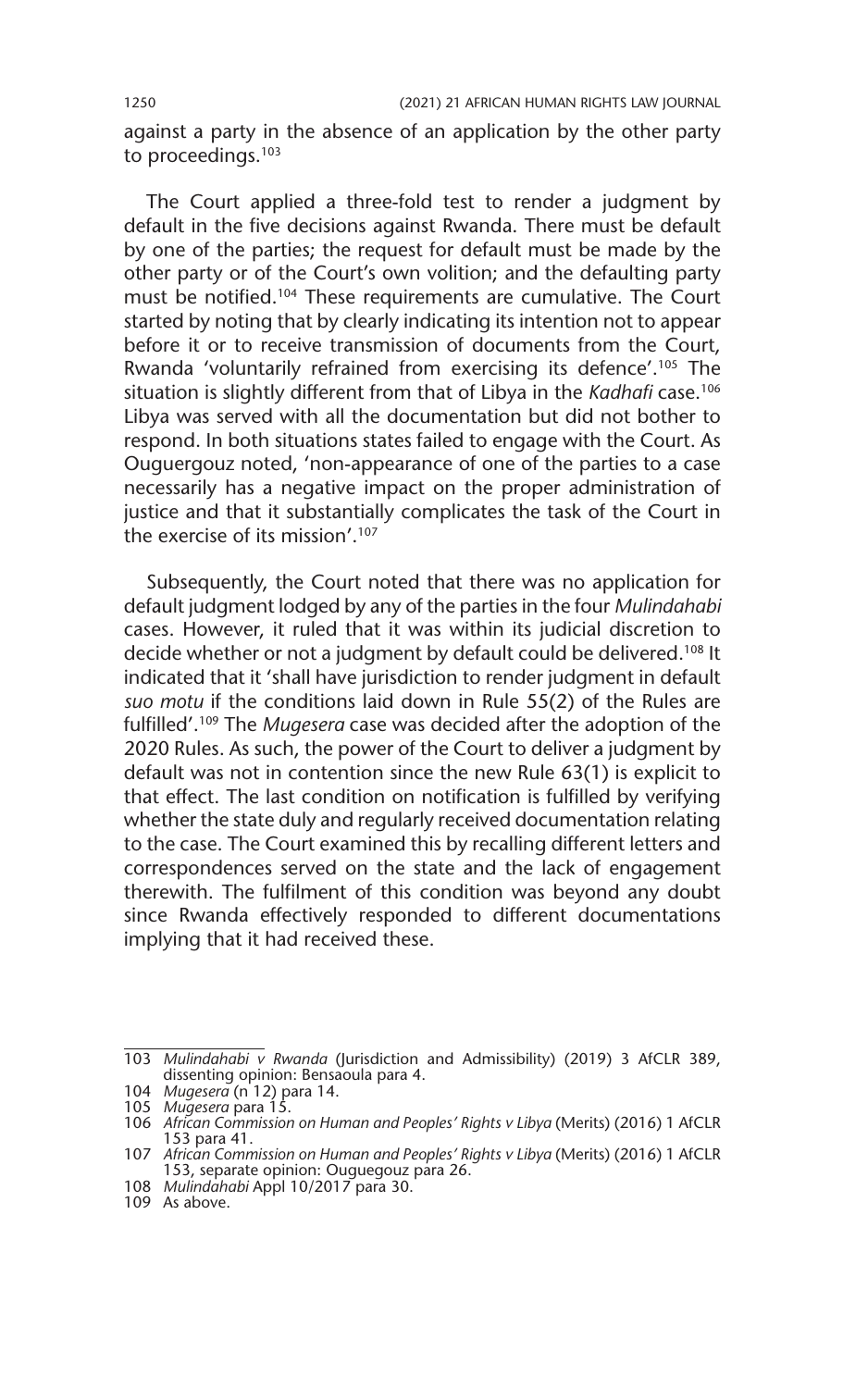## *3.1.2 Applications that opened the 'road' not always 'taken': Intervention by state parties*

The Court granted requests from Sahrawi Arab Democratic Republic (Sahrawi) and Mauritius to intervene in an application submitted by Bernard Anbataayela Mornah. In November 2019 Mornah filed a case against eight member states to the Court Protocol that had made article 34(6) declarations for their failure to protect the 'sovereignty, territorial integrity and independence of the Sahrawi Democratic Republic'.<sup>110</sup> In his application Mornah alleged that this failure constituted a violation of the African Union Constitutive Act, the African Charter, the International Covenant on Civil and Political Rights (ICCPR) and the International Covenant on Economic, Social and Cultural Rights (ICESCR).<sup>111</sup> Both Sahrawi and Mauritius claimed to have an interest in Mornah's application based on the occupation of Sahrawi's territory by Morocco.

These two applications raised questions related to the nature of states that can be allowed to intervene in proceedings pending before the Court, conditions under which they may do so and the nature of interest states may seek to defend before the Court. As this procedure has been rarely utilised – only three applications for intervention have been made before – these two applications provided the Court with an opportunity to clarify conditions for intervention under the Protocol and its Rules. When the Court first considered a state application to intervene in a matter concerning its citizen, it had barely developed applicable standards for the admission of such applications.<sup>112</sup> Article 5(2) of the Protocol allows 'the state party' that has an 'interest in a case' to voluntarily apply for intervention, thereby excluding instances of forced intervention.<sup>113</sup> This provision is clarified under the Rules of Court. In 2020 the Court granted itself the discretionary power to allow, in the interests of justice, 'any other person' to intervene in proceedings before the Court.114

In relation to the Sahrawi and Mauritius interventions, the main question to resolve was the nature of 'legal interest' the two countries

<sup>110</sup> *Bernard Anbataayela Mornah v Benin & 7 Others* (Case Summary) Appl 28/2018 para 3.

<sup>111</sup> Para 10.

<sup>112</sup> *Guehi v Tanzania* (Merits and Reparations) (2018) 2 AfCLR 477 para 12. See opinion by Bensaoula 519 para 13. 113 PE Kenfack 'Saisine de la Cour' in M Kamto (ed) *La Charte africaine des droits de* 

*l'homme et des peuples et le Protocole y relatif portant création de la Cour africaine des droits de l'homme: Commentaire article par article* (2011) 1275-1276.

<sup>114</sup> See Tchikaya opinion in *Sahrawi and Mauritius Intervention* cases para 23, questioning whether this possibility was envisaged by the Court Protocol.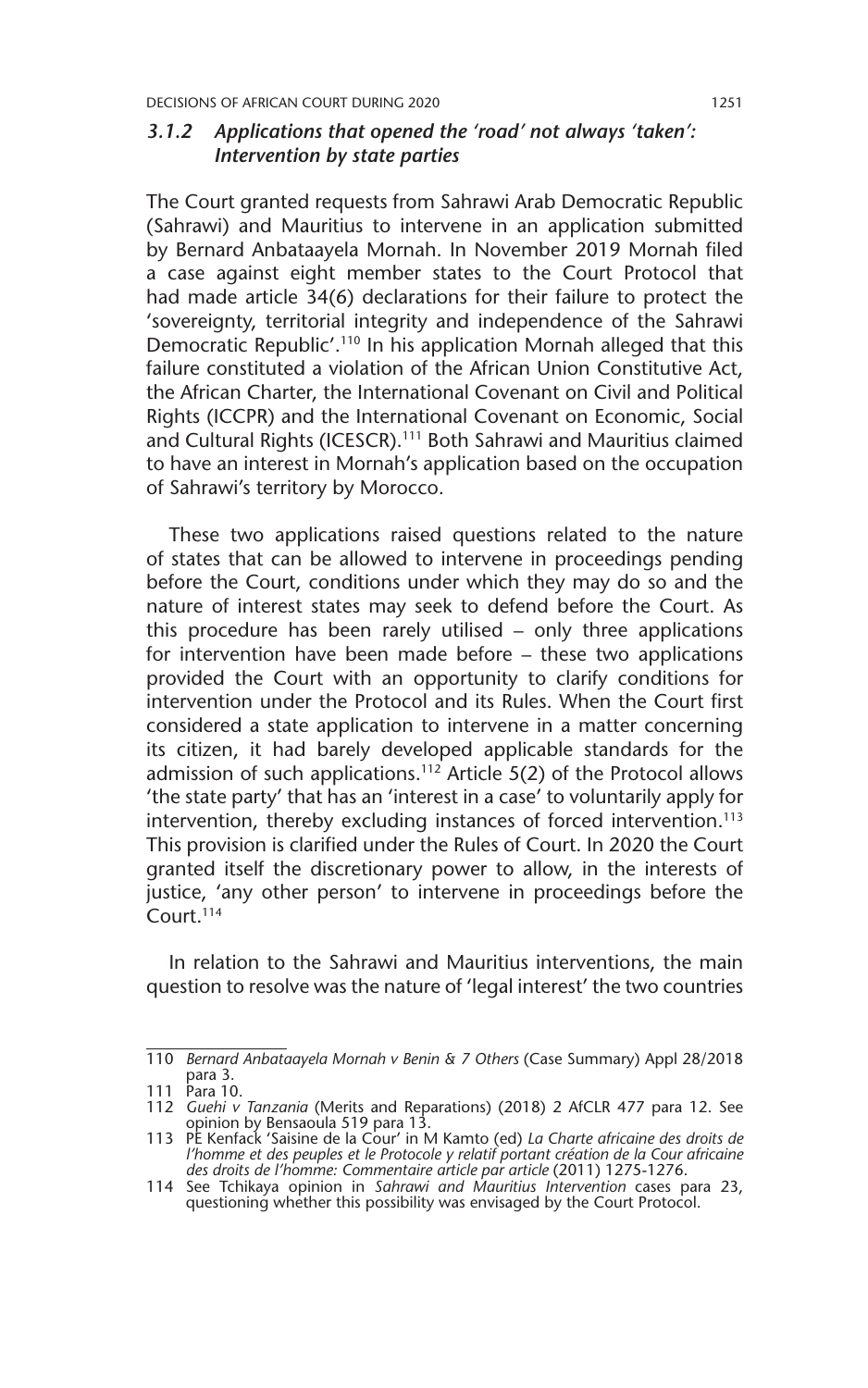sought to protect. The assessment of this interest depended on 'the nature of issues involved in the case, the identity of the intervenor and the potential impact of any of the decisions of the Court on the intervenor and third parties'.115 Based on this, the Court found that Sahrawi had a legal interest to protect because the main application sought to safeguard Sahrawi's sovereignty and to protect several rights of individuals living on its territory.<sup>116</sup> The interest of the Sahrawi to intervene in this case thus was straightforward, unlike that of Mauritius.

Mauritius justified its interest on the idea that its own decolonisation process was yet to finish and that the right to selfdetermination under international law was *erga omnes* and, as such, it should be protected by any member of the international community.117 To permit intervention by Mauritius, the Court relied on the ICJ Advisory Opinion on *Legal Consequences of the Separation of the Chagos Archipelago from Mauritius in 1965*. 118 It demonstrated that the decision that may be adopted in Mornah's application can have implications on Mauritius and its people, some of whom remain under colonial domination.119 Mauritius's membership of the AU was the second basis for its legal interest to intervene in this application. In fact, the Court argued that the main application contests the decision by the AU to re-admit the Kingdom of Morocco as member despite it continuing to 'colonise' the Sahrawi Republic; a stance which is contrary to AU principles and values. On this basis, any member state of the AU can arguably have a legal interest to intervene in cases such as this.

The Court supported this assertion by noting that the protection of the Sahrawi sovereignty and of its peoples' right to self-determination goes beyond the interests of Sahrawi. It is a matter of continental concern for which each state must stand and defend. As the Court pointed out, certain rights in the African Charter are linked to the continent's colonial past and must be duly protected. These include

<sup>115</sup> *Republic of Mauritius in Application 028/2018 v Benin & 7 Other States*  (Intervention) Appl 2/2020 para 16.

<sup>116</sup> ICJ Advisory Opinion *Western Sahara* 1975 para 55; C Anyangwe 'The normative power of the right to self-determination under the African Charter and the principle of territorial integrity: Competing values of human dignity and system stability' (2018) 2 *African Human Rights Yearbook* 50, 70-71.

<sup>117</sup> ICJ Advisory Opinion *Legal Consequences of the Separation of the Chagos Archipelago from Mauritius in 1965* 25 February 2019 para 180.

<sup>118</sup> Discussed in R Mahadew & S Aukhajah 'The advisory opinion of the International Court of Justice on Chagos: A critical overview' (2019) 3 *African Human Rights*<br>*Yearbook 4*14-434; R Ben Achour 'Le droit à l'autodetermination en tant que<br>droit fondamental de l'homme et des peuples à la lumière de l'av internationale de Justice sur l'archipel des Chagos' (2019) 3 *Annuaire africain des droits de l'homme* 344-354.

<sup>119</sup> Para 20.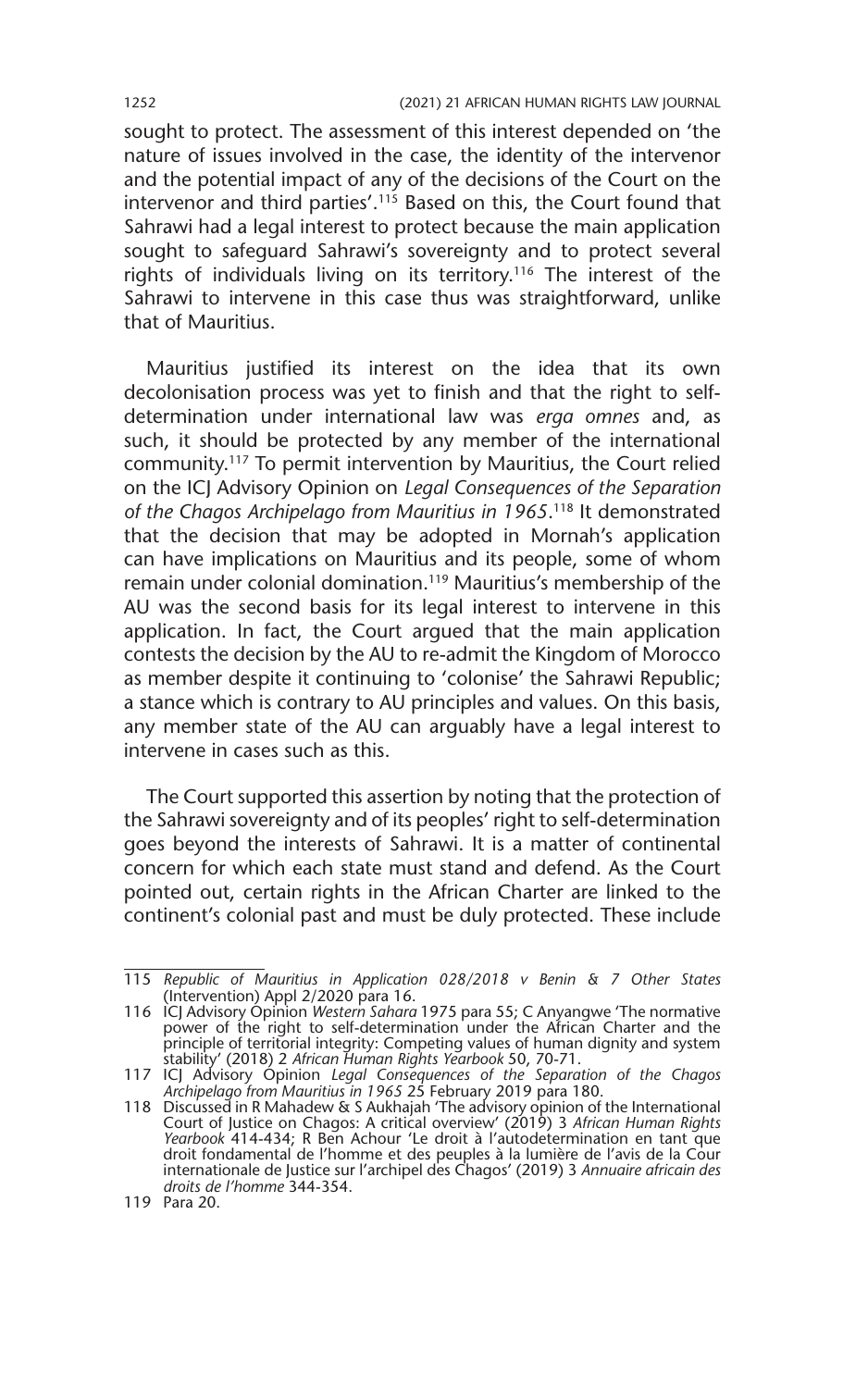'the right to self-determination and freedom from colonisation and oppression, the right of people to freely dispose of their wealth and natural resources, and the right to national and international peace and security'. Already at the global level, the obligation of states to realise equality of rights among peoples and peoples' rights to selfdetermination is enshrined in UN General Assembly Resolution 2625 (XXV). The analysis of legal interest in intervention petitions must thus be conducted on a case-by-case basis.

One question that may be raised is whether Morocco, which is accused of illegally occupying Sahrawi and violating Sahrawi's peoples' rights to self-determination and development, can be allowed to intervene in the main case. The question becomes more interesting when one adds another variable: Of all the AU member states, Morocco is the only state that has not ratified the African Charter. A literal reading of article 5(2) of the Court Protocol bars Morocco from seeking to intervene in proceedings launched by Mornah. Intervention is simply open to state parties. This clearly suggests that article 5(2) is aimed at a 'state party' to the Protocol which Morocco is not, let alone to the African Charter. If drafters of the Protocol had intended to allow states that are not party to the Protocol to intervene, they would have made it explicit through the use of the term 'member state of the OAU/AU' as is the case under articles 4(1) and 13(2) of the Protocol.

## *3.1.3 Two routes taken to assess submission within reasonable time rule*

The Court took two different routes in defining the criteria for assessing what constitutes submission within a reasonable time under article 56(6) of the African Charter. This resulted in the Court admitting the *Kambole* case but rejecting the three *Mulindahabi*  cases. Applicants in the *Kambole* and *Mulindahabi* cases submitted their applications within a relatively long period: eight years and four months and two years and nine months respectively. The Court had to (re)define the normative content of article 56(6) of the Charter and Rule 40(6), both of which are couched in value-laden terms. In its jurisprudence the Court has generally relied on two tests to define the reasonability of time within which it is to be approached by applicants, one of which derives from article 56(6) of the African Charter and applies to cases where local remedies to exhaust exist at the domestic level. In the absence of local remedies, this test does not apply. Its Rules added a second limb to the test, namely, that the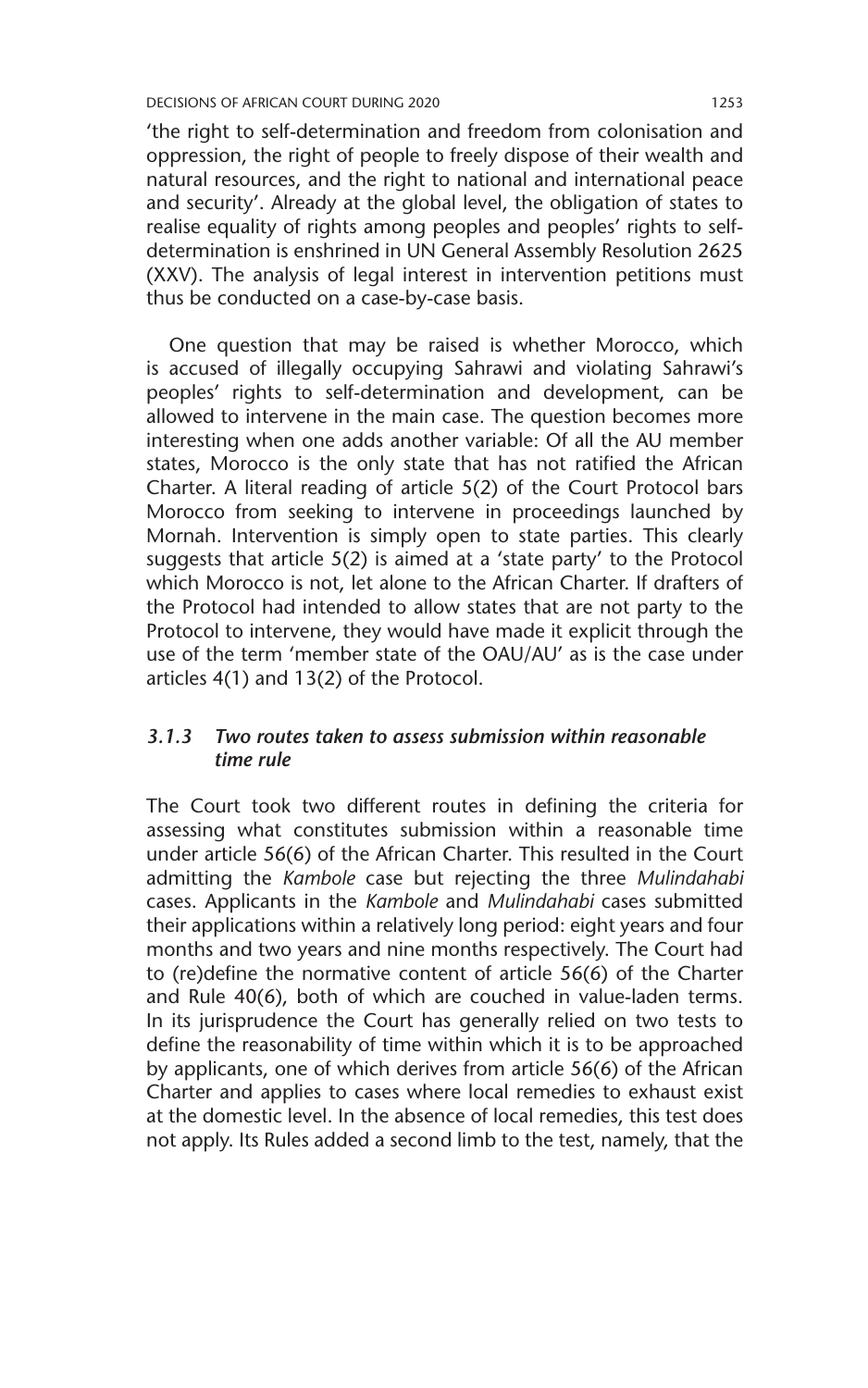computation of the time limit from which to assess reasonability may be determined by the Court itself.<sup>120</sup>

This second test generally applies when no local remedies exist for particular litigation. In the *Kambole* case the Court reiterated that the date when the defendant state deposited its article 34(6) declaration was the starting point for the computation of time limit.<sup>121</sup> Since Kambole challenged the normative validity of a constitutional provision that entered into force in 1977, the Court considered that violations caused by the constitutional provision were of a continuous character because they renewed themselves 'every day as long as the state fails to take steps to remedy' them.<sup>122</sup> The eight-year period between the declaration and the submission of the application were deemed reasonable. Judge Tchikaya challenged the assessment of the reasonableness requirement conducted by the majority.123 He argued that the Court erred in its reasoning and contradicted its own jurisprudence on the reasonability test.<sup>124</sup> I will come back to Tchikaya's position later.

The route the Court took in the *Mulindahabi* cases was different. In these cases local remedies were available and the applicant exhausted them. The Court used its case-by-case analysis to assess reasonableness. This approach is based on an objective examination of the situation of the applicant, whether they were in prison, lay, indigent and illiterate or were provided with legal assistance for them to be aware of the existence of the Court.125 The *Mulindahabi* cases did not pass this test. For the Court, Mulindahabi was not in prison and his movements were not restricted. He was not indigent and was educated, a situation that enabled him to defend himself before the Court.126 Finally, Rwanda deposited the article 34(6) declaration

126 Para 45.

<sup>120</sup> Rule 40(6) of the 2010 Rules of the Court.

<sup>121</sup> Para 51.

<sup>122</sup> Para 52. In *Boateng* the Court took a different approach in defining the continuing nature of violations. It distinguished 'continuous' violations from 'instantaneous acts'. The latter 'are those which are occasioned by an identifiable incident that occurred and is completed at an identifiable point in time'. These acts occurred before the state became part of the Protocol and deprived the Court of its temporal jurisdiction (para 55). This approach is based on the 'nature' of the acts and not their 'impact' and 'effects'. However, an instantaneous act may have lasting impact. This point was raised by Judge Bensaoula in her dissenting opinion. She argued that the Court failed to consider the specific aspects of the case, the fact that the case pertains to the rights of the most marginalised peoples in African communities who are at the centre of the legal regime established by the Charter to protect people and that the acts had an enduring impact on land rights and right to development of applicants even after impugned legislation were abrogated (para 39 of the opinion).

<sup>123</sup> Dissenting opinion of Judge Tchikaya para 24.

<sup>124</sup> Para 25.

<sup>125</sup> *Mulindahabi* para 42; *Jonas v Tanzania* (Merits) (2017) 2 AfCLR 101 para 54; *Anudo v Tanzania* (Merits) (2018) 2 AfCLR 248 para 57.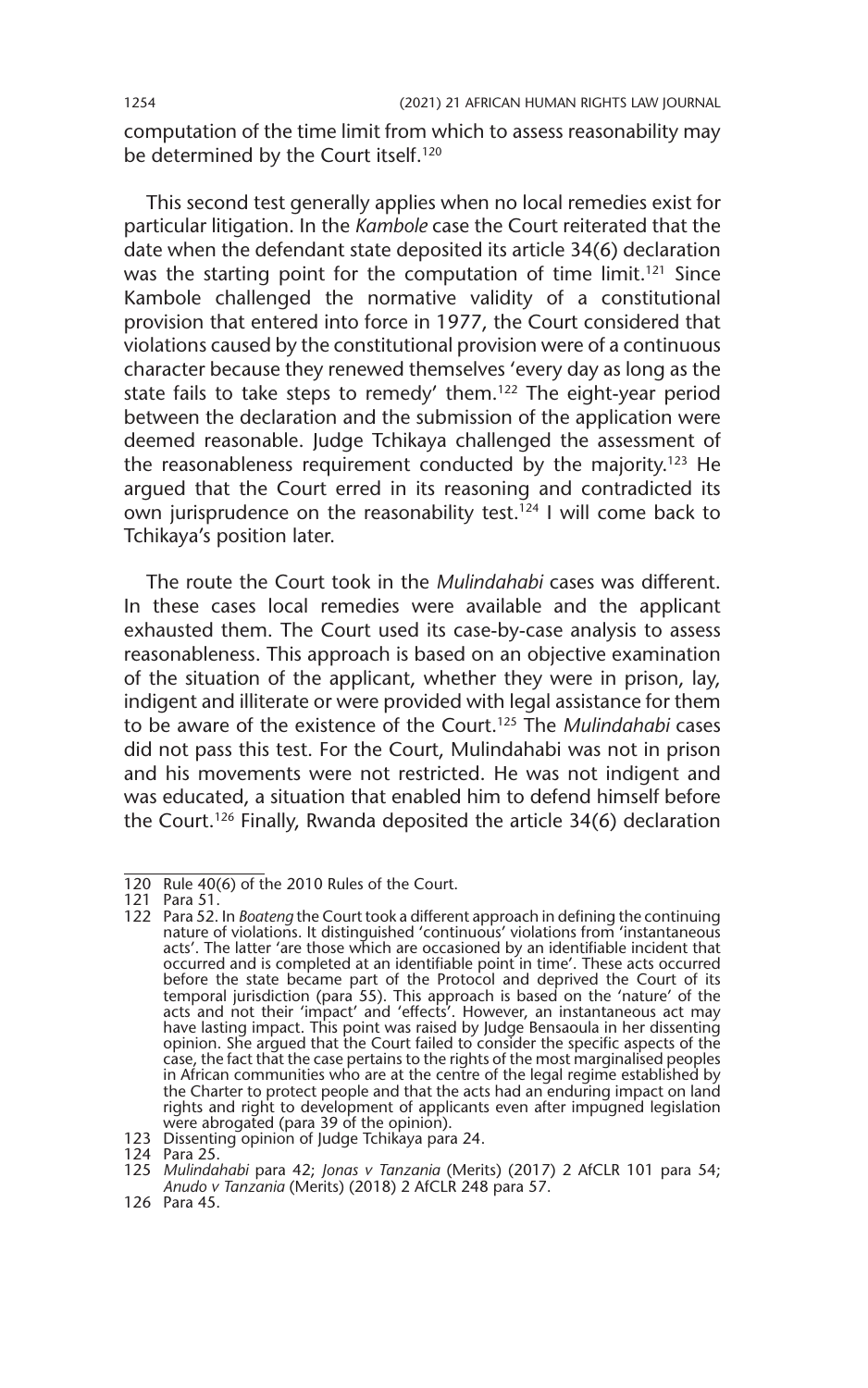four years and three months before it had exhausted local remedies and, as such, Mulindahabi should have known of the existence of the Court.

The Court applied these objective criteria of assessment in the *Mulindahabi* cases and did not do so in the *Kambole* case. This is one of the many reasons why Tchikaya dissented in this decision. As stated earlier, the main difference between the two cases in relation to local remedies is that the latter did not exist and, therefore, could not be exhausted in the *Kambole* case contrary to the *Mulindahabi* case. For Tchikaya, Kambole's status as lawyer and member of the Tanganyika Law Society indicated that he was 'very familiar with the laws of his country'. As such, the applicant was intellectually equipped to be aware of the existence of a constitutional provision barring citizens from challenging presidential election results. He should also have known about the existence of the African Court and its ability to decide over the compatibility of article 41(7) of the Constitution of Tanzania with the African Charter. These objective facts point to the idea that a delay of eight years simply was unreasonable.<sup>127</sup> Tchikaya reasoned that reasonableness within the meaning of article 56(6) of the Charter must not be equated to 'excessive' time.128

The position of the Court in the two cases renders its jurisprudential approach to article 56(6) unstable and unpredictable. A rigorous approach to such a provision can contribute to strengthening the legitimacy of a Court already facing a backlash from states accusing it of not following the subsidiarity and exhaustion of local remedies principles.

## **3.2 Selected substantive features**

This part discusses three substantive features of the 2020 African Court jurisprudence, namely, the continuous trend towards the judicialisation of domestic politics; the review of amnesty laws; and the clarification of normative content of human rights and principles.

## *3.2.1 Continuous judicialisation of domestic politics*

Several decisions adopted in 2020 continue to reaffirm the African Court's key role in adjudicating election-related human rights

<sup>127</sup> Para 27.

<sup>128</sup> Para 25.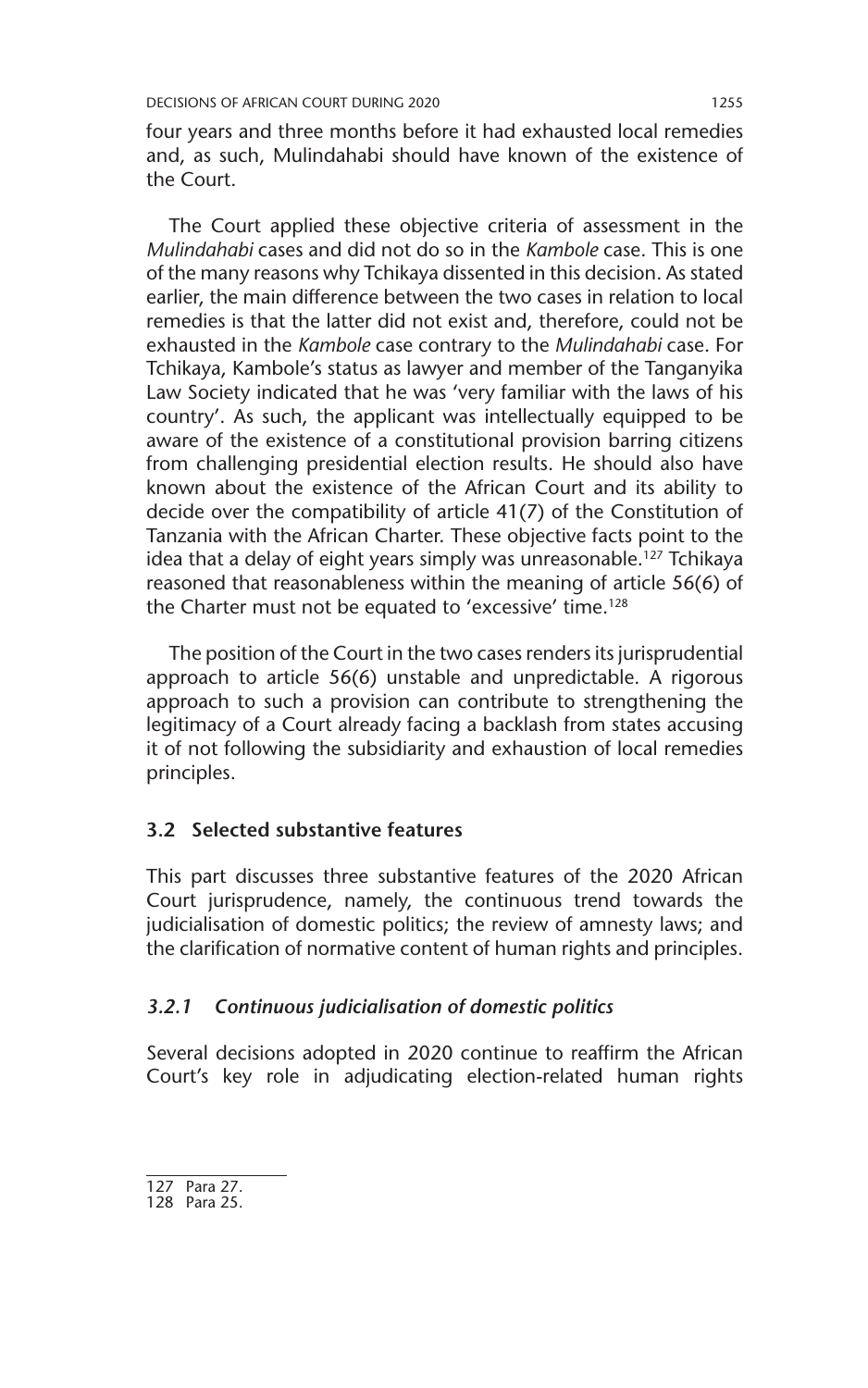violations.129 This was done through orders for provisional measures and judgments on merits. Provisional measures were aimed at protecting applicants' rights to participate in elections in Benin and Côte d'Ivoire specifically. Orders of the Court were far-reaching as states were requested to suspend the holding of elections in Benin,<sup>130</sup> to stay the conviction of applicants or to ensure that obstacles to their participation in elections are removed.131 Some merits decisions had equally wide-ranging findings. For example, in the *Ajavon*  and *XYZ (010)* cases the Court found that Benin had violated the principle of national consensus inscribed under article 10(2) of the African Democracy Charter by amending the Constitution without seeking consensus among citizens and political stakeholders.<sup>132</sup> In reaching this conclusion, the African Court relied on certain decisions of the Benin Constitutional Court which were instrumental in demonstrating that the state had an obligation to consult citizens more broadly given that the way in which Benin's 1990 Constitution was adopted favoured consensus and dialogue. National consensus was an unwritten constitutional rule in Benin constitutionalism, also recognised by the African Democracy Charter, which Benin has ratified.133

In *Suy Bi Gohore & Others* and *Ajavon* cases the African Court decision strengthened the independence of electoral management bodies in Côte d'Ivoire and Benin. The *Gohore* case is important in underscoring how the Court reviewed the extent of the implementation of orders made in *Actions pour la protection des droits de l'homme (APDH) v Côte d'Ivoire* (*APDH* case)134 when for the first

<sup>129</sup> GW Kakai 'The role of continental and regional courts in peace-building through the judicial resolution of election-related disputes' (2020) 4 *African Human Rights Yearbook* 352-357.

<sup>130</sup> *Sébastien Germain Marie Aïkoue Ajavon v Benin* Appl 62/2020 para 69.

<sup>131</sup> *Laurent Gbagbo v Côte d'Ivoire* para 37; *Guillaume Kigbafori Soro & Others v Côte d'Ivoire* Appl 12/2020 para 36.

<sup>132</sup> *Sébastien Germain Marie Aïkoue Ajavon v Benin* (Merits and Reparations) Appl 62/2020 paras 336-344 and *XYZ v Benin* (Merits and Reparations) Appl 10/2020 paras 88-106.

<sup>133</sup> 11 July 2012. See ratification table, https://au.int/sites/default/files/ treaties/36384-sl-AFRICAN%20CHARTER%20ON%20DEMOCRACY%2C%20 ELECTIONS%20AND%20GOVERNANCE.PDF (accessed 27 September 2021). See Decision DCC 06-074 of 8 July 2006. Nonetheless, by the time the Court adopted its decisions in 2020, the Benin Constitutional Court had already reversed its earlier decisions which recognised 'national consensus' as an unwritten constitutional rule through Decision DCC 18-126 of 21 June 2018. Expressed differently, 'national consensus' no longer existed as a constitutional imperative under Benin constitutionalism. The African Court thus was expected to draw inspirations from recent Benin Constitutional Court decisions which contradict the Court's approach. See L Gamai 'Constitution béninoise: Salami<br>contre-attaque les 3 arguments de la Cour africaine' 3 December 2020 in<br>*Banouto,* https://www.banouto.bj/article/politique/20201203-constitu beninoise-salami-contre-attaque-les-03-arguments-de-la-cour-africaine (accessed 29 September 2021).

<sup>134</sup> (2016) 1 AfCLR 668.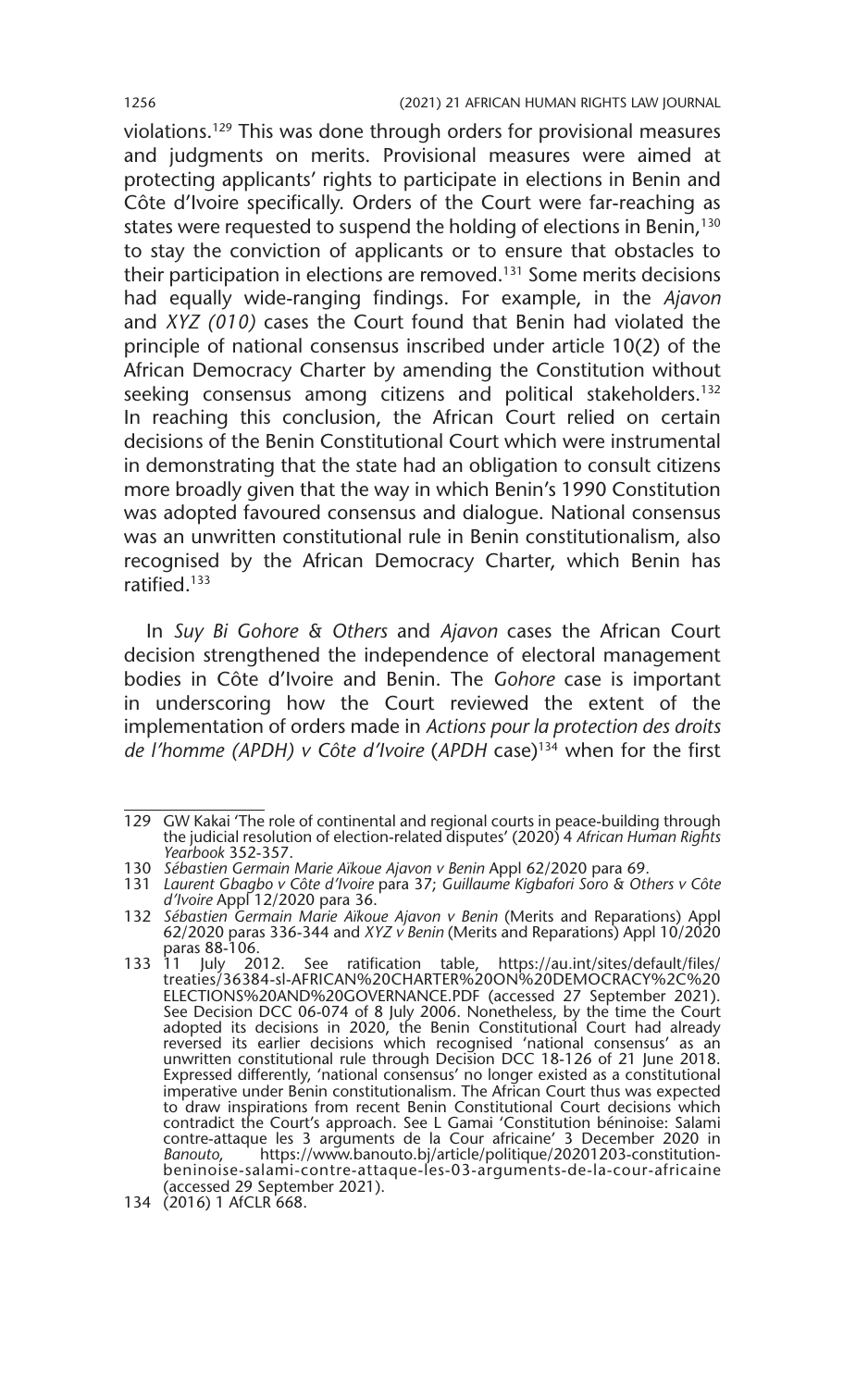time it delineated conditions for the independence of an electoral management body.135 In the *Suy Bi Gohore & Others* case the petitioners argued that although the state had modified the Act on the Independent Electoral Commission as requested by the African Court in *APDH*, it still failed to meet its obligation to establish an independent and impartial electoral management body pursuant to article 17 of the African Democracy Charter.<sup>136</sup> The Court ruled that the applicants had failed to demonstrate how procedures leading to the adoption of the law reforming the electoral management body were inappropriate for one to consider that an electoral management body established through that process lacked the confidence of relevant stakeholders.<sup>137</sup> The Court, however, found that electoral management bodies at the local level were unequally composed in favour of the ruling party.<sup>138</sup> The process of appointing members of opposition political parties and those from civil society organisations (CSOs) to the electoral management bodies, moreover, was not driven by these entities but by the government, thus hindering citizens' participation in the management of public affairs.<sup>139</sup> In the *Kambole* case the African Court reiterated the relevance in a democratic society of the ability of citizens to challenge presidential election results in line with article 7 of the African Charter.

The Court was also involved in deciding over the independence of the Benin judiciary and of the Constitutional Court, in particular. In the *Ajavon* case the petitioner alleged that the amendment of the law on the Supreme Council of Magistracy (CSM) in 2018 violated the independence of the judiciary. He questioned the rationale for including the President of the Republic, the Minister of Justice, the Minister of Economy and the Minister of Public Service as members of the CSM.140 Early in January 2018 the Constitutional Court ruled that these amendments were partially in contradiction with the Constitution. However, the Constitutional Court reversed its position in June 2018<sup>141</sup> and ruled that the amendments were consistent with the Constitution.142 The African Court ruled that the Constitutional Court could not overturn its earlier ruling through an interpretation

<sup>135</sup> Paras 116-118.

<sup>136</sup> Para 12(i).

<sup>137</sup> Paras 226 & 227.

<sup>138</sup> Para 228.

<sup>139</sup> Para 229.

<sup>140</sup> Para 302.

<sup>141</sup> Para 318; RM Owona 'L'autorité de la chose jugée des décisions du juge constitutionnel en Afrique francophone' in O Narey (ed) *La justice constitutionnelle*  (2016) 425.

<sup>142</sup> Para 316. See the discussion in TM Makunya 'The application of the African Charter on Human and Peoples' Rights in constitutional litigation in Benin' in F Viljoen et al (eds) *A life interrupted: Essays in honour of the lives and legacies of Christof Heyns* (2022) 484-485.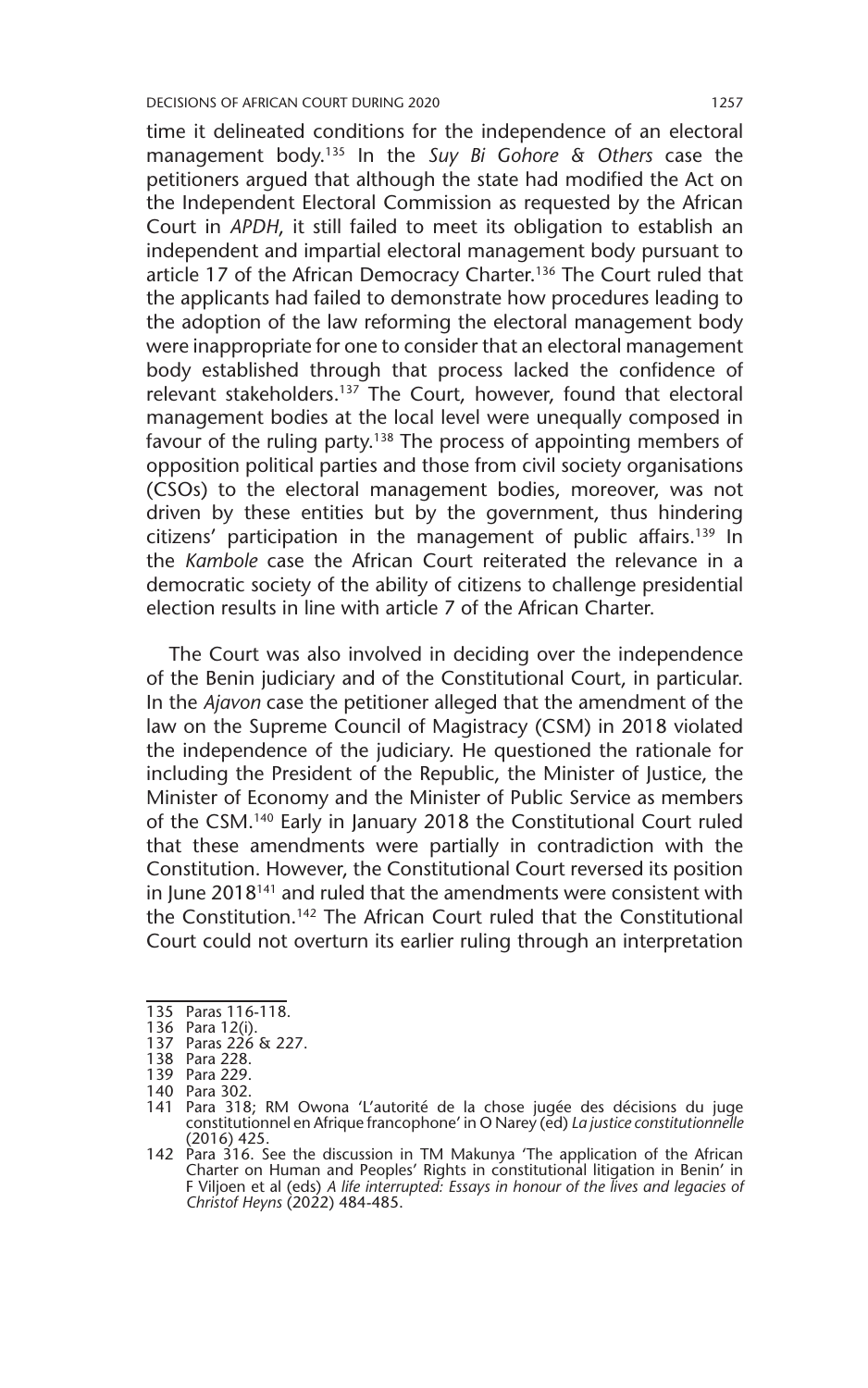procedure, as the decisions of the Constitutional Court are final and binding on all.<sup>143</sup>

The African Court further reiterated the prohibition of executive interference in matters concerning the judiciary.144 It found that the membership of the President of the Republic and other executive officials deprived the CSM of its independence.<sup>145</sup> The Court further ruled in the *XYZ (010)* case that the lack of clarity on criteria used by the President of the Republic and National Assembly to renew the term of office of judges of the Constitutional Court violated the Constitutional Court's independence according to article 26 of the African Charter.<sup>146</sup> The constitutional context must be understood here, in particular the unchecked power most Presidents of the Republic and National Assemblies wield in appointing, and sometimes removing, judges of constitutional jurisdictions in African civil law countries.147

It is clear from these cases that the African Court has gone the extra mile to protect the independence of the judiciary and the rights of opposition leaders and candidates who could hardly rely on domestic courts to hold the executive and the legislature accountable to democratic principles and international human rights treaties ratified by states. As the organisation of the judiciary and election-related questions are matters of national sovereignty *par excellence*, some scholars have argued for the observance of the margin of appreciation doctrine by the African Court. This can prevent the erosion of the Court's already waning legitimacy and  $\frac{1}{10}$  restore confidence' of states.<sup>148</sup> The withdrawal of states such as Rwanda, Tanzania, Benin and Côte d'Ivoire would thus have been pre-empted<sup>149</sup> had the Court been mindful of African states' absolute attachment to their sovereignty and provided them an opportunity to settle domestic matters through their own judicial mechanisms. Similar concerns were voiced in the Court by Tchikaya in the *Kambole* case.150 These concerns are genuine. However, they must be contextualised. If the Court is to allow some degree of discretion to national authority, as it has done, this should continue to be done on a case-by-case basis. Some withdrawals arguably

<sup>143</sup> Para 318.

<sup>144</sup> Para 312.

<sup>145</sup> Paras 320-323. 146 *XYZ (010)* paras 69-72.

<sup>147</sup> CM Fombad 'Constitutional adjudication and constitutional justice in Africa's uncertain transition: Mapping the way forward' in CM Fombad (ed) *Constitutional adjudication in Africa* (2017) 354.

<sup>148</sup> Traoré & Leta (n 4) 421.

<sup>149</sup> Adjolohoun (n 25) 39-40.

<sup>150</sup> *Kambole* (n 12), dissenting opinion of Judge Tchikaya paras 34-40.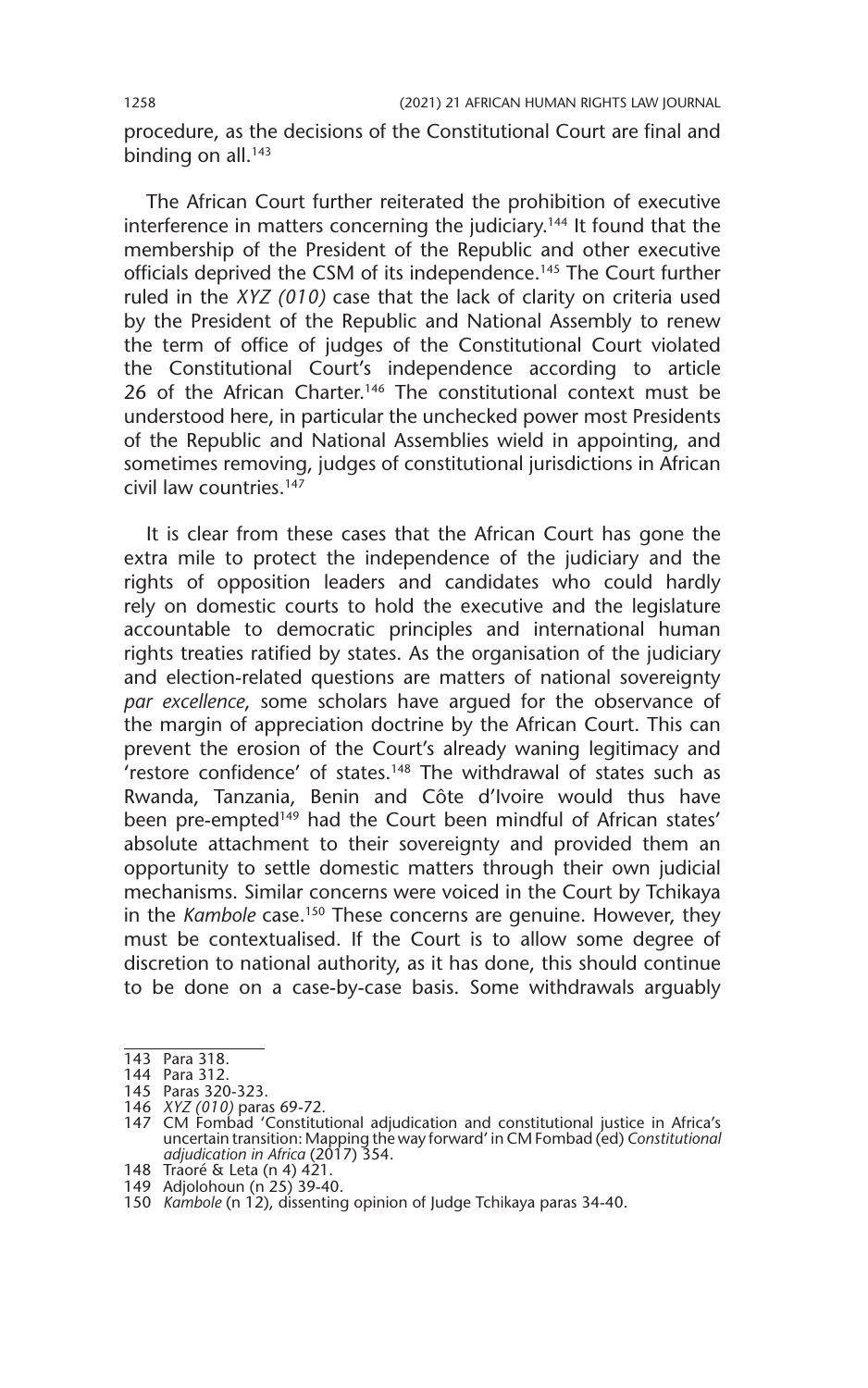were sparked by the fact that the Court gave a forum for opposition leaders and political dissidents,<sup>151</sup> who otherwise could not use domestic courts against 'repressive national governments',152 to air their grievances, for example, against the remaking of electoral and constitutional norms.153 The 2019 constitutional amendments that instituted the principle of sponsorship for presidential candidates in Benin hampered the participation of several candidates who could not secure 16 supports from a ruling party-controlled parliament in Benin's 2021 presidential elections.<sup>154</sup> Besides, the President of Côte d'Ivoire maintained his grip on power by running for a third presidential term and ensuring that some opposition candidates are not allowed to compete.<sup>155</sup> These examples may suggest that a non-strategic application of the margin of appreciation doctrine, especially one that is oblivious to the repressive and unaccountable nature of certain African governments, can undermine the protection of human rights at the regional level and weaken the ability of the African Court to protect individuals' rights. Human rights litigation before the African Court and the Court's willingness to 'chop the ugly head of impunity off its stiffened neck' can serve to expose the hypocrisy of rulers who undertake to protect human rights yet make little effort to 'translate these sentiments into practice'.<sup>156</sup>

#### *3.2.2 Determining conditions of validity of amnesty laws*

For the first time the African Court ruled on the validity of amnesty laws under the African Charter in the *Ajavon* case. The applicant challenged the enactment of a parliamentary Act that prevented the prosecution of perpetrators of 2019 post-election violence on account that the Act deprived victims of their right to an effective remedy. The Benin government passed legislation to pardon perpetrators of post-election violence and took no measures to ensure accountability for such acts.

<sup>151</sup> Viljoen (n 23) 66.

<sup>152</sup> OD Akinkugbe 'International decision commentary: *Houngue Eric Noudehouenou v Republic of Benin*' (2021) 115 *American Journal of International Law* 285.

<sup>153</sup> The reason invoked by Rwanda was difficult to understand. It indicated that 'the Republic of Rwanda, in making the 22nd January 2013 Declaration never envisaged that the kind of person described above [genocide convict who is a fugitive from justice] would ever seek and be granted a platform on the basis of the said Declaration'. Viljoen rightly qualifies this argument as being 'disingenuous'. See Viljoen (n 23) 66.

<sup>154</sup> See *Decision DCC 21-067* of 4 March 2021; *Decision EP 21-008* of 17 February 2021 2; *Decision DCC 21-011* of 7 January 2021 3 (Constitutional Court of Benin).

<sup>155</sup> D Zounmenou 'Côte d'Ivoire should learn lessons from past election crises' *ISS Today* 29 October 2020, https://issafrica.org/iss-today/cote-divoire-shouldlearn-lessons-from-past-election-crises (accessed 26 November 2021).

<sup>156</sup> C Heyns (ed) *Human rights law in Africa* (1996) viii; C Heyns (ed) *Human rights law in Africa* (1998) vii-viii.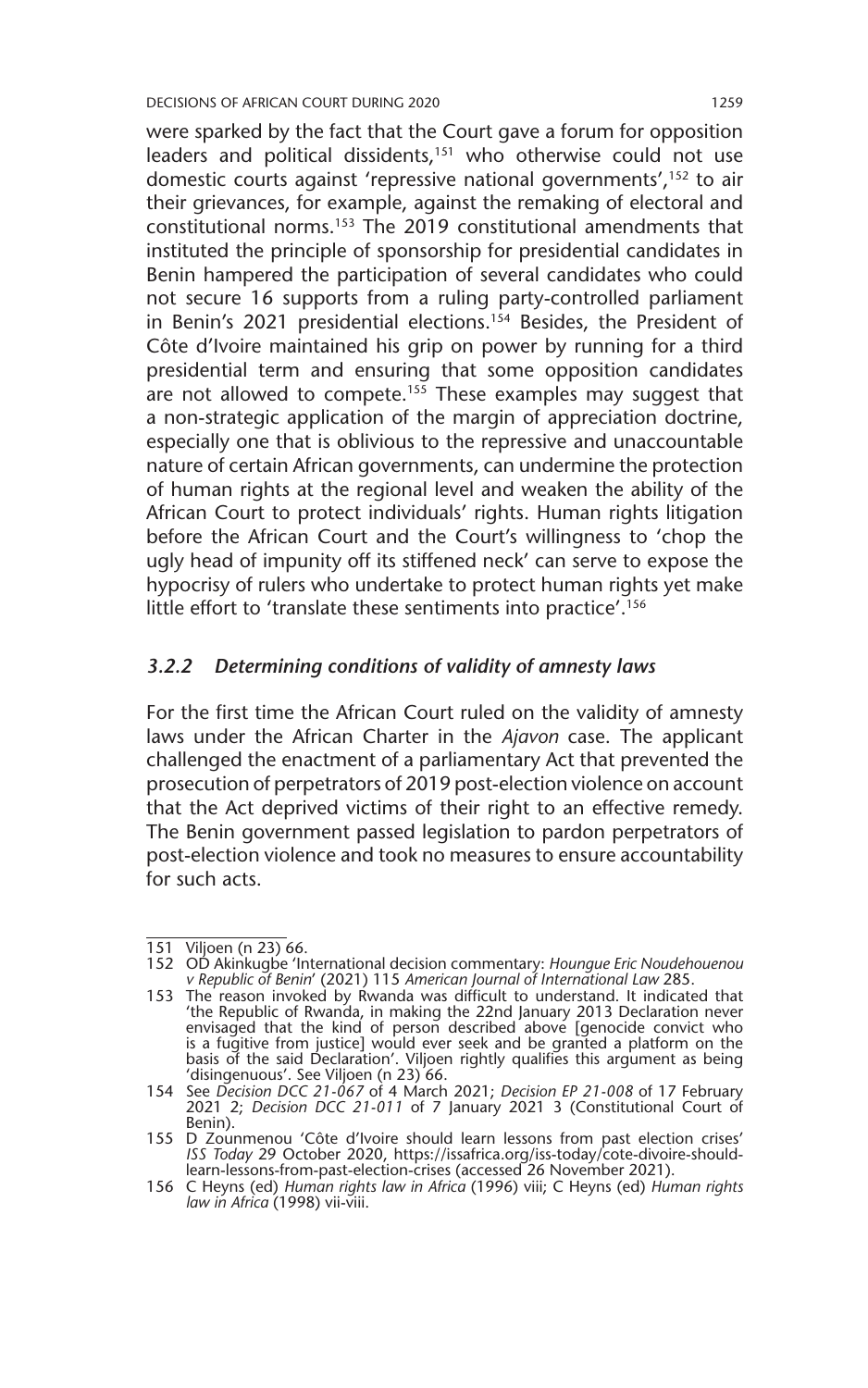The question of validity of amnesty legislation, in particular those adopted in the context of transitional justice, remains unsettled under international law.157 Most scholars and international tribunals tend to favour conditional amnesties because blanket amnesties exclude any form of accountability.158 This is the approach the African Commission recently adopted.159 In the *Ajavon* case the African Court held that only an amnesty law accompanied 'by restorative measures for the benefit of the victims' can be said to be compatible with states' obligations under the African Charter. In *Thomas Kwoyelo v Uganda*  the African Commission was of the view that 'amnesties should not totally exclude the right of victims for remedy, particularly remedies taking the form of getting the truth and reparations'.<sup>160</sup> The absence of these remedies in the Benin context rendered the enjoyment of article 7 rights illusory and gave the impression that the adoption of the amnesty law aimed to entrench impunity for post-election violence.

The Court's position emphasises the need to implement different forms of accountability, whether punitive or non-punitive, to ensure respect for the rights of victims and survivors of human rights violations.161 The power of states to grant amnesty to perpetrators of various violations of international (human rights) law is constrained by, among others, states' obligations to investigate and prosecute human rights violations and to ensure that victims have their cases heard before competent tribunals. In the context of an increasing adoption of amnesty laws as part of transitional justice processes in certain African countries that ratified the African Charter, the Court's position thus is pre-emptive of complete disregard of accountability in peace processes.<sup>162</sup>

<sup>157</sup> SA Dersso 'Interrogating the status of amnesty provisions in situations of transition under the Banjul Charter: Review of the recent jurisprudence of the African Commission on Human and Peoples' Rights' (2019) 3 *African Human Rights Yearbook* 382.

<sup>158</sup> Dersso (n 157) 383.

<sup>159</sup> *Thomas Kwoyelo v Uganda* (25 April-9 July 2018) Communication 431/12 para 293.

<sup>160</sup> Dersso (n 157) 387.

<sup>161</sup> SP Tunamsifu 'The right to justice: A challenge for survivors of conflict-related sexual violence in the Eastern Democratic Republic of the Congo' (2015) 15 *African Human Rights Law Journal* 473; Basic Principles and Guidelines on the Right to a Remedy and Reparation for Victims of Gross Violations of International Human Rights Law and Serious Violations of International Humanitarian Law, adopted and proclaimed by General Assembly Resolution 60/147 of 16 December 2005.

<sup>162</sup> See also FF Taffo 'Amnesties and human rights within the framework of the African Charter on Human and Peoples' Rights' (2019) 3 *Current Trends* 30.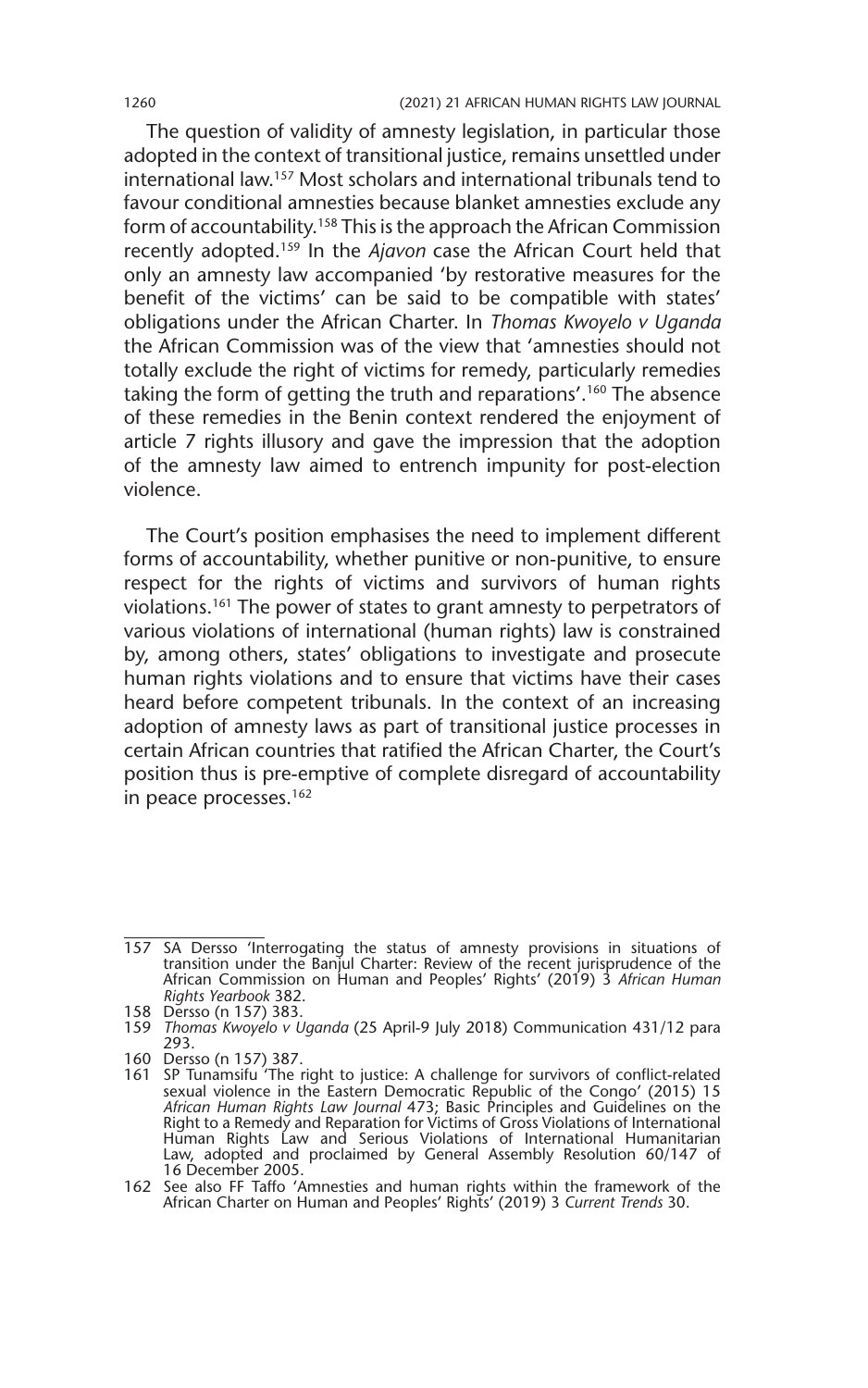## *3.2.3 Clarifying normative content of fundamental rights and guarantees*

#### *Right to peace and security*

Linked to the electoral process and constitutional reforms, the applicant in the *XYZ (010)* case argued that the amendment of the Benin Constitution in the absence of 'national consensus' jeopardised peace for the Benin people.<sup>163</sup> The Court started by defining the concept of 'peace'. It considered that peace means 'the absence of worry, turmoil, conflict or violence'. This notion generally is considered 'negative' peace which must be distinguished from positive peace.164 The Court captures positive peace by noting that citizens must live 'without danger, without risk of being affected in its physical integrity and its heritage' as this can positively impact on national stability.165

Human rights violations directly affect peace and stability. For example, a constitutional amendment without the participation of certain citizens constitutes a threat to peace and stability.<sup>166</sup> The Court reiterates that the observance of human rights is essential to the maintenance of peace and security in Africa and can prevent conflicts that are ravaging the continent. This connection is of utmost importance in the African context given that the mismanagement of electoral processes leads to deadly skirmishes, instability and result in the loss of public confidence in democratic institutions.<sup>167</sup>

#### *Right to economic, social and cultural development*

The Court also demonstrates that non-consensual amendment of constitutional rules negatively impacts on economic, social and cultural development of people. This follows allegations by the applicant in the *XYZ (010)* case that the amendment of the Benin Constitution, the stability of which rested on the consensus prevailing during its adoption, disrupted the development of the country and its people.<sup>168</sup>

<sup>163</sup> Para 129.

<sup>164</sup> M Kassa & D Mallow 'Evaluating the nature of peace in post-1991 Ethiopia in light of Johan Galtung's typology of positive and negative peace' (2017) 3 *International Journal of Humanities and Social Science Research* 85-86.

<sup>165</sup> Para 133. See also Kakai (n 129) 350.

<sup>166</sup> *XYZ (010)* para 136. 167 D Bere 'Pre-electoral period: Election environment law and practice for restoring the promise of African elections' in C Mbazira (ed) *Budding democracy or judicialisation: Lessons from Africa's emerging electoral jurisprudence* (2021) 50-52.

<sup>168</sup> Para 122.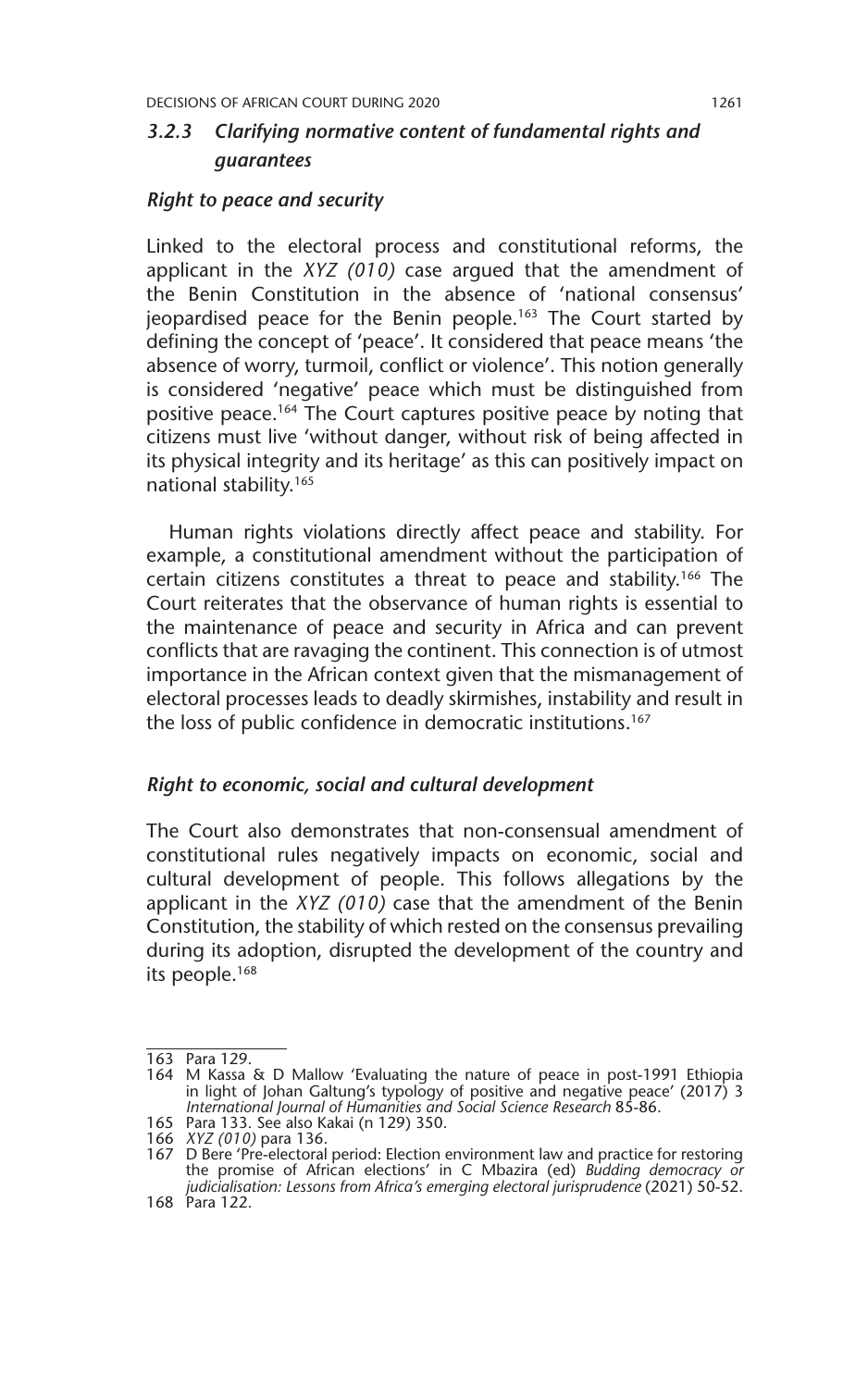However, the analysis of the Court was laconic. In a single sentence-paragraph, it indicated that non-consensual amendment of the Constitution 'may constitute a major disruption of the economic, social and cultural development in Benin'<sup>169</sup> and concluded that there was a violation of article 22(1) of the African Charter. Little effort was made to demonstrate the clear link between constitutional amendment and development, what the negative effects of such amendments were and the extent to which they affected the country's development.

The Court did not engage with the jurisprudence of the African Commission in emphasising the utmost importance of and developing the right to development. In *Institute for Human Rights and Development in Africa v Democratic Republic of Congo* the Commission considered that the right to development under article 22 of the African Charter was both an individual and a collective right.<sup>170</sup> In *Endorois* it held that the right to development was 'both *constitutive*  and *instrumental*, or useful as both a means and an end'.171 These normative standards could have helped the Court to make a robust and convincing finding on the right to development in the context of non-consensual constitutional changes, clarifying which aspects of the right to development are most likely to be endangered by such constitutional amendments and how the free, meaningful and active participation of citizens, which is at the heart of the right to development, can help diffuse the negative effects of such reforms.

#### *Principle of non-retrogression*

In *Ajavon* the applicant challenged the enactment of several laws that deprived certain individuals of their rights to strike guaranteed under article 31 of the Constitution of Benin. The Court held that states should not renege on a socio-economic right already guaranteed in their constitutions. The Court argued that the principle of nonretrogression prevents member states to ICESCR from adopting 'any measure which directly or indirectly marks a step backwards with regards to the rights recognised in the ICESCR'.172 According to the Court, states simply are empowered to provide a framework to realise socio-economic rights.173

173 Para 138.

<sup>169</sup> Para 127.

<sup>170</sup> *Centre for Minority Rights Development & Others v Kenya* (2009) AHRLR 75 (ACHPR 2009) para 277.

<sup>171</sup> Para 277.

<sup>172</sup> *Sébastien Germain Marie Aïkoue Ajavon v Benin* (Merits and Reparations) Appl 62/2020 para 137.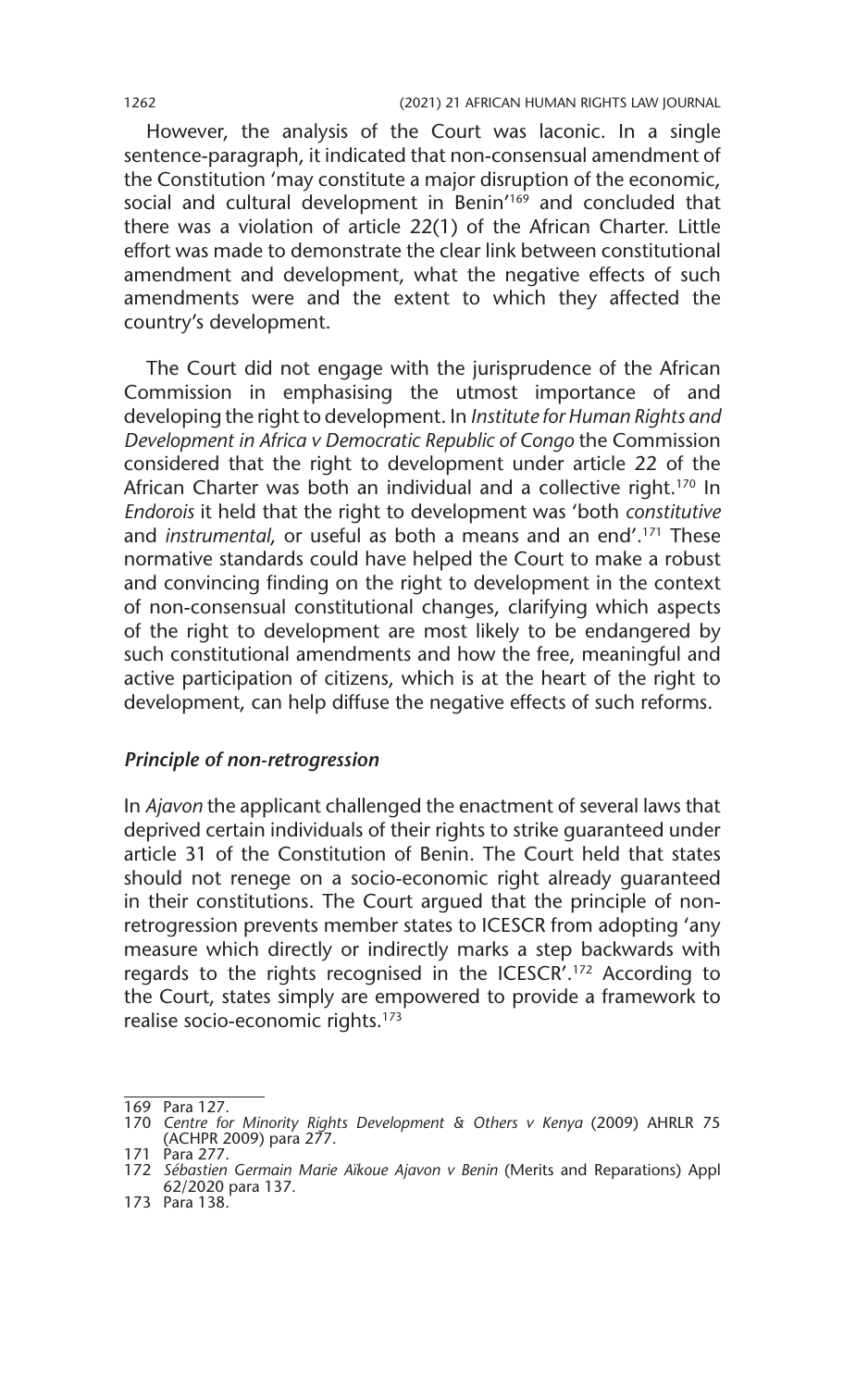This principle has been recognised by the UN Committee on Economic, Social and Cultural Rights (ESCR Committee) and the African Commission as key in safeguarding the protection of socioeconomic rights.174 The African Court, therefore, did not hesitate to subject strict scrutiny on Benin to enhance the protection of a right provided both in ICESCR and its Constitution. The ESCR Committee interpreted article 2(1) of ICESCR to mean that it prohibits retrogressive measures.175 The principle of non-retrogression works hand in hand with the principle of proportionality which the Court has regularly used to assess the validity of restrictive measures. The principle requires that retrogressive measures to socio-economic rights be properly justified taking consideration of other socio-economic rights and the maximum available resources requirement.<sup>176</sup> The African Commission's Principles and Guidelines on the Implementation of Economic, Social and Cultural Rights in the African Charter on Human and Peoples' Rights, although not referred to in the *Ajavon* case, provides a detailed check-list of requirements states must meet for their measures not to violate the principle of non-retrogression.<sup>177</sup>

## **4 Conclusion**

The African Court has made progress in reducing its backlog of cases in 2020. It delivered decisions on admissibility, jurisdiction, merits and reparation as well as orders for provisional measures which not only strengthened the quality of fair trial rights of prisoners but, significantly, that of political rights in Benin and Côte d'Ivoire. Both individuals and civil society organisations have come to realise the tremendous role the Court can play in ensuring that states and their organs, particularly the judiciary, do not hide behind frivolous technical grounds to deprive their citizens of basic rights they must enjoy and which states have committed to realise. Clearly, claims of the violation of fair trial rights by individuals facing trials in Tanzania and Rwanda and election-related human rights violations remained the most adjudicated issues in 2020. Apart from Tanzania, allegations of the violation of article 7 of the African Charter were also raised in applications against Rwanda, Ghana, Côte d'Ivoire, Mali, Benin and Burkina Faso. Allegations of the violation of article 7 of the African Charter remain common before the African Court. These were made

<sup>174</sup> S Liebenberg 'Austerity in the midst of a pandemic: Pursuing accountability through the socio-economic rights doctrine of non-retrogression' (2021) 37 *South African Journal on Human Rights* 10.

<sup>175</sup> UN ESCR Committee General Comment 13: The Right to Education para 45.

<sup>176</sup> Liebenberg (n 174) 8.

<sup>177</sup> (2004) para 20.